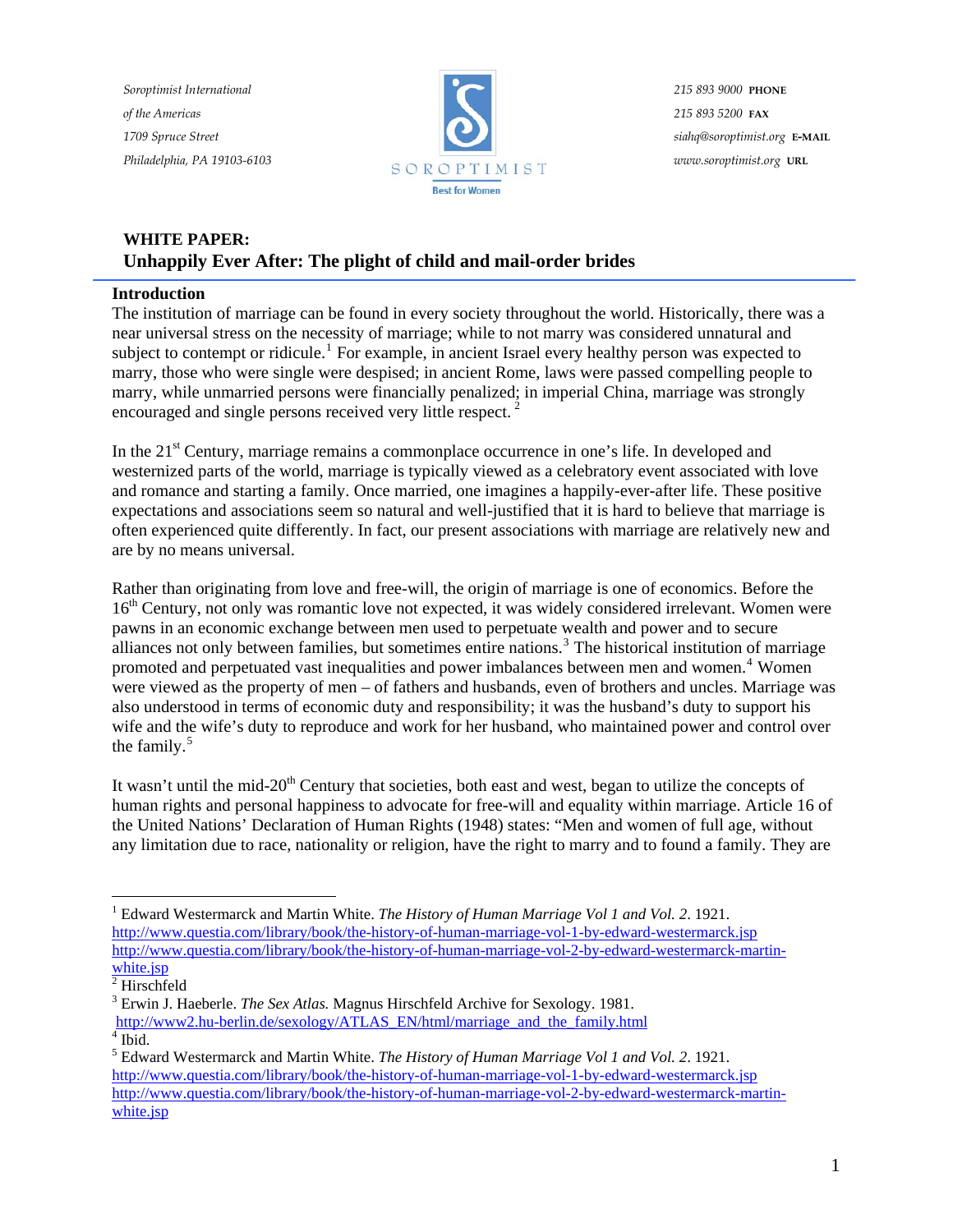entitled to equal rights as to marriage, during marriage and at its dissolution."<sup>[6](#page-1-0)</sup> The article also states "that marriage shall be entered into only with the free and full consent of the intending spouses."<sup>[7](#page-1-1)</sup>

Contrary to these newly articulated notions, marriage historians have noted that it will take more than a couple of decades to rewrite a marital playbook that is thousands of years old.<sup>[8](#page-1-2)</sup> The institutions of child marriage and mail-ordered brides are two examples of remnants of marriage past. Men who practice these types of antiquated marriages adamantly resist and reject contemporary notions of marriage as a partnership of equals based upon mutual love and free-will. The practices of child marriage and mailorder brides rely upon the historical, social and cultural assumptions and beliefs that support marriage as an economic transaction, whereby a woman, or girl, is merely an object for exchange between one man and another.<sup>[9](#page-1-3)</sup>

These practices inflict great harm upon women and girls. Child marriage traps young girls in relationships that deprive them of their childhood and education while making them vulnerable and at risk for abuse, disease and even death; while mail-order brides, who "consent" to marriage and may view it as the promise of a better and happier future, also face similar fates. <sup>[10](#page-1-4)</sup> As domestic violence remains an international concern in both child and mail-order bride marriages, marriage for these women and girls is often nothing less than slavery, their lives revolving around a series of physical, emotional and/or sexual abuse.  $11$ 

\*\*\*\*

#### **Child Brides**

Child marriage traces its roots back to ancient Greece when men in their thirties often married girls still in adolescence. These girls, under complete ownership of their father, had no say in the matter. It was the prerogative of a girl's father to arrange the most advantageous marriage. Even as norms about marriage changed in subsequent centuries to include, fathers were still able to control the marriage of their young daughters by coaxing the necessary consent out of them – regardless of their age.<sup>[12](#page-1-6)</sup> In these cases, the age of the bride was not a cause for concern and the notion of 'child bride' or 'child marriage' did not exist. Today, however, in accordance to Article I of the United Nations Convention on the Rights of the Child, child marriage refers to any marriage of a child younger than 18 years old.<sup>[13](#page-1-7)</sup> Following, if a girl under 18 were to marry, her marriage would be considered forced since minors are deemed incapable of giving consent due to a lack of understanding.<sup>[14](#page-1-8)</sup> Moreover, there is now a recognition that child marriage

<span id="page-1-0"></span><sup>6</sup> United Nations. *The Universal Declaration of Human Rights.* 1948. http://www.un.org/en/documents/udhr/index.shtml

<span id="page-1-1"></span> $7$  Ibid.

<span id="page-1-2"></span><sup>8</sup> Cynthia Kling. *I Don't: A Contrarian History of Marriage*. Huffington Post. August 6, 2008. <http://www.alternet.org/module/printversion/94044>

Erwin J. Haeberle. *The Sex Atlas.* Magnus Hirschfeld Archive for Sexology. 1981.

<span id="page-1-4"></span><span id="page-1-3"></span>[http://www2.hu-berlin.de/sexology/ATLAS\\_EN/html/marriage\\_and\\_the\\_family.html](http://www2.hu-berlin.de/sexology/ATLAS_EN/html/marriage_and_the_family.html) <sup>10</sup> International Women's Health Program. *Til Death Do Us Part: Understanding the Sexual and Reproductive Health Risks of Early Marriage*. [http://iwhp.sogc.org/index.php?page=early-marriage&hl=en\\_US](http://iwhp.sogc.org/index.php?page=early-marriage&hl=en_US) <sup>11</sup> Ibid

<span id="page-1-6"></span><span id="page-1-5"></span><sup>12</sup> Erwin J. Haeberle. *The Sex Atlas.* Magnus Hirschfeld Archive for Sexology. 1981.

<span id="page-1-7"></span>[http://www2.hu-berlin.de/sexology/ATLAS\\_EN/html/marriage\\_and\\_the\\_family.html](http://www2.hu-berlin.de/sexology/ATLAS_EN/html/marriage_and_the_family.html) 13 Foundation for Women's Health, Research and Development (FORWARD). *Child and Forced Marriage*. [www.forwarduk.org.uk/key-issues/child-marriage](http://www.forwarduk.org.uk/key-issues/child-marriage)

<span id="page-1-8"></span><sup>&</sup>lt;sup>14</sup> Department of Justice Canada. *Annotated Bibliography on Comparative and International Law relating to Forced Marriage.* March 11, 2009. [www.justice.gc.ca/eng/pi/pad-rpad/rep-rap/mar/chap1.html](http://www.justice.gc.ca/eng/pi/pad-rpad/rep-rap/mar/chap1.html)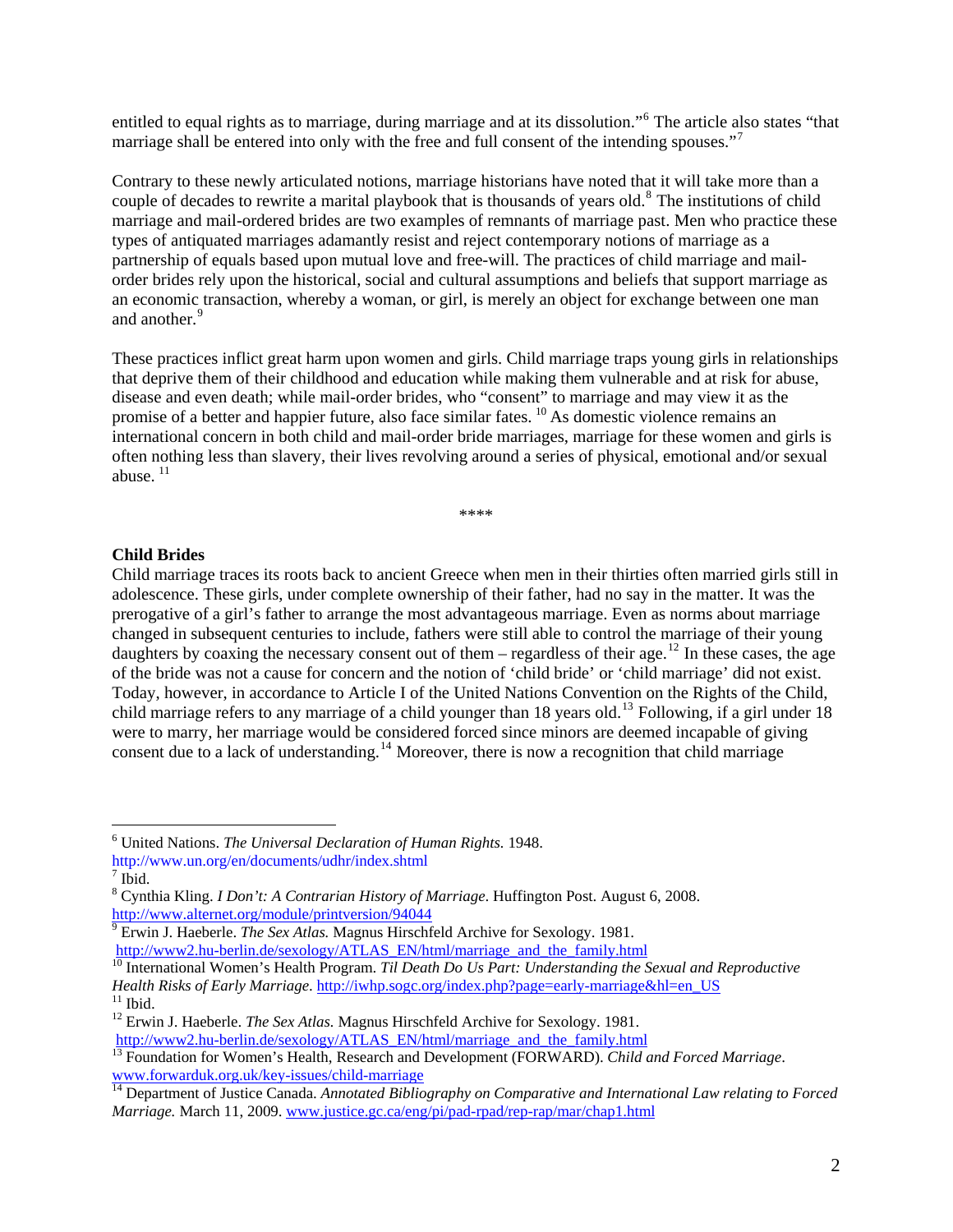involves varying degrees of force, coercion or deception, ranging from emotional pressure by family or community members to abduction and imprisonment.<sup>[15](#page-2-0)</sup>

Nations around the world have come to view child marriage as a manipulative and harmful practice akin to slavery. As a result, many countries have instituted laws making marriage without consent illegal. In addition, as of December 2008, 193 countries have ratified the Convention on the Rights of the Child, including every member of the United Nations except the United States and Somalia.<sup>[16](#page-2-1) [17](#page-2-2)</sup> Yet there are still many countries that continue to participate in the practice of child marriage, thus forcing millions of girls to undergo this form of slavery.[18](#page-2-3)

> *At first Fatoumata of Mali ran away and moved from friend's house to friend's house hiding. But her brothers went to look for her, and when they found her, they gave her a "good beating." They tied her up. They delivered her at age 15 to her husband feet and hands bound, legs held apart so he could consummate the marriage. She tried several more times to escape then finally accepted her fate. She gave birth to a boy who died a year later.[19](#page-2-4)*

It is difficult to determine the number of child marriages because many are unregistered and unofficial, but there are an estimated 51 million child brides worldwide; and 100 million girls will be married before age 18 in the next ten years.<sup>[20](#page-2-5)</sup> The majority of child marriages occur in West and East Africa and in South Asia,<sup>[21](#page-2-6)</sup> with Niger having the highest rate of child marriage in the world – 77 percent of girls are married before the age of 18.<sup>[22](#page-2-7)</sup> Often, girls as young as 8 or 10 years old are forced to be married, often to older men.<sup>[23](#page-2-8)</sup> Worldwide, an estimated 3,500 girls marry each day before their 15<sup>th</sup> birthday and another 21,000 before they are  $18<sup>24</sup>$  $18<sup>24</sup>$  $18<sup>24</sup>$ 

## **Causes of Child Marriage**

**Poverty and Economics.** Poverty is one of the major factors underpinning child marriage.<sup>[25](#page-2-10)</sup> Almost all countries in which more than 50 percent of girls are married before the age of 18 have a Gross Domestic

 $\overline{a}$  $15$  Ibid.

<span id="page-2-0"></span><sup>16</sup> Amnesty International. *Children's Rights. Convention on the Rights of the Child.* 2007.

<span id="page-2-1"></span>[http://www.amnestyusa.org/children/crn\\_faq.html](http://www.amnestyusa.org/children/crn_faq.html) [17](http://www.amnestyusa.org/children/crn_faq.html) Ratify Now. *Ratify Now FAQ.* <http://ratifynow.org/ratifynow-faq/>

<span id="page-2-2"></span>A convention, or treaty, is a legally binding document between two or more countries. A human rights convention is a treaty that deals specifically with human rights. A country that signs the Convention becomes a signatory, and a country that ratifies the convention becomes a States Party. Becoming a signatory qualifies the state (nation) to proceed toward ratification, and establishes an obligation to refrain from any acts that violate the principles of the Convention. Becoming a states party (ratifying nation) means that the country agrees to be legally bound by the treaty. If a nation both signs and ratifies at the same time, it is said to "ascend".

<span id="page-2-3"></span><sup>18</sup> BBC World Service. *Article 16: Right to marriage and family and to equal rights of men and women during and after marriage.* [www.bbc.co.uk/worldservice/people/features/ihavearightto/four\\_b/casestudy\\_art16.shtml](http://www.bbc.co.uk/worldservice/people/features/ihavearightto/four_b/casestudy_art16.shtml)

<span id="page-2-4"></span>*<sup>19&</sup>quot;Too Young to Wed: Child Marriage in Their Own Words: International Center for Research on Women. www.icrw.org*<br><sup>20</sup> USAID Women in Development. *Child Marriage: Overview.* March 11, 2009. [www.usaid.gov/our\\_work/cross-](http://www.usaid.gov/our_work/cross-cutting_programs/wid/dg/child_marriage.html)

<span id="page-2-5"></span>[cutting\\_programs/wid/dg/child\\_marriage.html](http://www.usaid.gov/our_work/cross-cutting_programs/wid/dg/child_marriage.html)

 $^{21}$  Ibid.

<span id="page-2-6"></span> $22$  Ibid.

<span id="page-2-8"></span><span id="page-2-7"></span> $^{23}$  Ibid.

<span id="page-2-9"></span><sup>24</sup> Reuters Foundation AlertNet. *Big risks for rising number of child brides-report.* September 2, 2008. [www.alertnet.org/thenews/newsdesk/L4289355.htm](http://www.alertnet.org/thenews/newsdesk/L4289355.htm)

<span id="page-2-10"></span><sup>25</sup> UNICEF. *Early Marriage Child Spouses*. March 2001. Page 6. [www.unicef-irc.org/publications/pdf/digest7e.pdf](http://www.unicef-irc.org/publications/pdf/digest7e.pdf)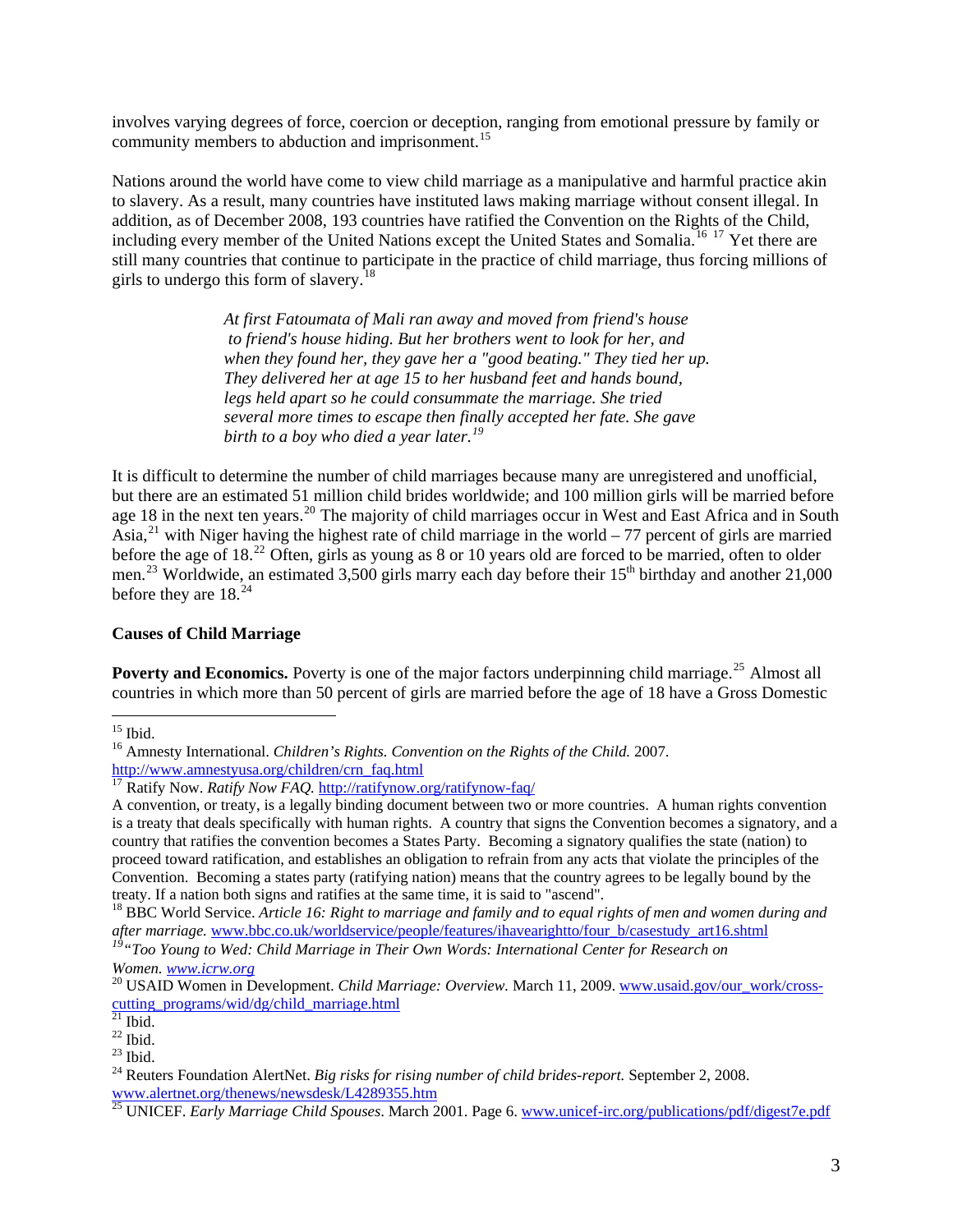Product (GDP) per capita under \$2,000 per year.<sup>[26](#page-3-0)</sup> In West Africa, as a whole, a recent UNICEF study shows that economic hardship is encouraging a rise in child marriage, even among some population groups that do not normally practice it. $^{27}$  $^{27}$  $^{27}$ 

Where poverty is acute, a young girl may be regarded as an economic burden and her marriage to a much older – sometimes even elderly – man is a family survival strategy.[28](#page-3-2) Parents who cannot provide for the basic needs of their children may give a young daughter in marriage so they have one less mouth to feed. <sup>[29](#page-3-3)</sup> In addition, a global food crisis is making matters worse by pushing more families to send young daughters into marriage to deal with poverty.[30](#page-3-4)

> *Rebeca is from Bangladesh. Her family did not consider her husband to be a particularly good match for her. But they agreed to the wedding because they were desperately poor, and he was willing to waive the customary dowry requirement. So at 14, Rebeca was forced to leave school to marry a 39-year-old man who had been married twice before. She did not consent to the marriage and was appalled by the age of her husband. [31](#page-3-5)*

A daughter may be the only commodity a family has left to be traded and sometimes girls can be used as currency to settle debts.<sup>[32](#page-3-6)</sup> For example, the monetary value of bride price – or bride wealth – in Africa is linked with both marriage and poverty. Bride price is a sum, either in cash or kind, used to purchase a bride for her labor and fertility.<sup>[33](#page-3-7)</sup> In Niger, where there has been a significant decline in slave labor, child brides are used as a viable replacement: husbands are known to force their child brides into domestic slave labor.<sup>[34](#page-3-8)</sup> In the context of poverty and declining slave labor markets, the practice of exchanging a girl for money, not only encourages early marriage, it renders girls an object of economic transaction whereby their parents attain greater financial stability and their husbands acquire slave labor.<sup>35</sup>

**Lack of Education.** Many studies have shown that child marriage is universally associated with low levels of schooling. Illiteracy and lack of education mean many girls and their families see few alternatives for the future. Uneducated girls often lack the life skills and self-confidence to be economically independent and so, feel they have no other choice than child marriage.<sup>[36](#page-3-9)</sup> Neither parents, nor girls, are educated enough to realize the tremendous risks of child marriage. In addition, the cyclical nature of child marriage causes low levels of education and life skills for the girls' children. After

<sup>26</sup> International Center for Research on Women (ICRW). *Child Marriage in Developing Countries.* Sept. 14, 2005.

<span id="page-3-1"></span><span id="page-3-0"></span>Page 3. [www.icrw.org/docs/speeches/9-14-05%20Child%20Marriage%20State%20Dept.pdf](http://www.icrw.org/docs/speeches/9-14-05%20Child%20Marriage%20State%20Dept.pdf) 27 UNICEF. *Early Marriage Child Spouses*. March 2001. Page 6. [www.unicef-irc.org/publications/pdf/digest7e.pdf](http://www.unicef-irc.org/publications/pdf/digest7e.pdf) 28 Ibid.

<span id="page-3-3"></span><span id="page-3-2"></span><sup>29</sup> World Vision. *Before She's Ready: 15 Places Girls Marry by 15.* 2008. Page 5.

[www.worldvision.org/resources.nsf/main/early-marriage.pdf/\\$file/early-marriage.pdf](http://www.worldvision.org/resources.nsf/main/early-marriage.pdf/$file/early-marriage.pdf) 30 Ibid.

<span id="page-3-5"></span><span id="page-3-4"></span><sup>&</sup>lt;sup>31</sup>"Too Young to Wed: Child Marriage in Their Own Words" International Center for Research on Women. *[www.icrw.org](http://www.icrw.org/)*

<span id="page-3-6"></span><sup>&</sup>lt;sup>32</sup> Foundation for Women's Health, Research and Development (FORWARD). *Child and Forced Marriage*. [www.forwarduk.org.uk/key-issues/child-marriage](http://www.forwarduk.org.uk/key-issues/child-marriage)

<span id="page-3-7"></span> $33$  Ibid.

<span id="page-3-8"></span><sup>34</sup> Barbara M. Cooper. *Marriage in Maradi: Gender and culture in a Hausa Society in Niger, 1900-1989.* Oxford: James Currey and Portsmouth, NH: Heinemann. 1997.

<sup>35</sup> Ibid.

<span id="page-3-9"></span><sup>36</sup> World Vision. *Before She's Ready: 15 Places Girls Marry by 15.* 2008. Page 10. [www.worldvision.org/resources.nsf/main/early-marriage.pdf/\\$file/early-marriage.pdf](http://www.worldvision.org/resources.nsf/main/early-marriage.pdf/$file/early-marriage.pdf)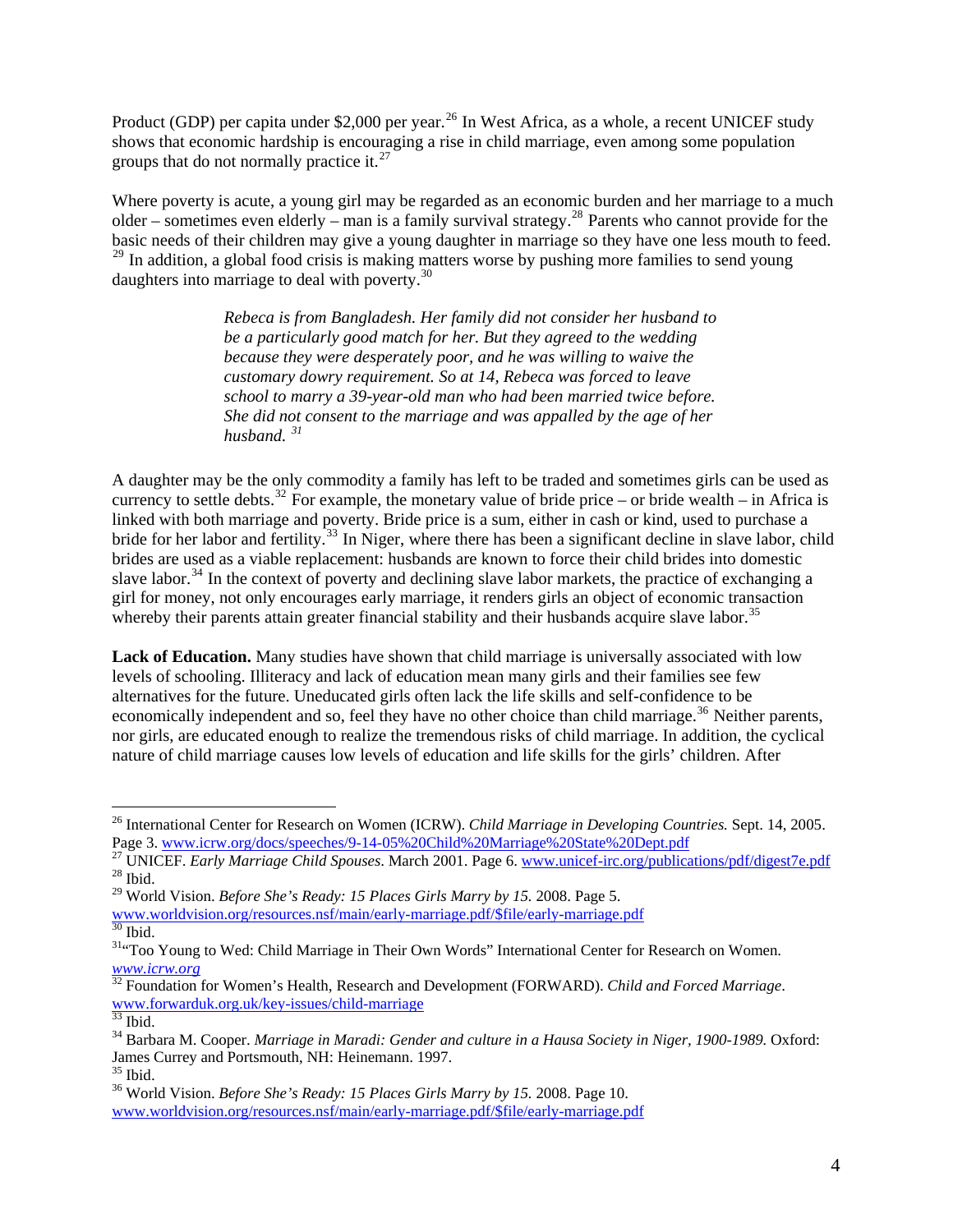marriage, young girls' access to formal and even informal education is severely limited because of domestic burdens, childbearing and family pressures.[37](#page-4-0)

**Gender Discrimination.** Many societies endorse values that discriminate against girls and women. Gender discrimination is another major cause leading toward child marriage. Girls are socialized to assume low status, while boys are socialized into rigid roles to take charge of females.<sup>[38](#page-4-1)</sup> In addition, girls may be married young to ensure obedience and subservience within their husbands' households and to maximize their childbearing.<sup>[39](#page-4-2)</sup> This devaluation of girls reinforces many of the factors driving child marriage, including lack of education and practices such as the bride price.<sup>[40](#page-4-3)</sup> A lack of role models also compounds discrimination. In many communities, girls have no one to emulate and show them alternative paths they may take in life outside of child marriage.<sup>[41](#page-4-4)</sup>

**Lack of Law Enforcement.** Laws prohibiting child marriage exist in most countries, addressing minimum age and consent, but they are rarely enforced in developing nations.<sup>[42](#page-4-5)</sup> Child marriage violates a myriad of rights, including the right to equality on grounds of sex and age; the right to marry and start a family; the right to life; the right to the highest attainable standard of health; the right to education and development; and the right to be free from slavery that are guaranteed in the following United Nations' documents:

- the Convention on the Rights of the Child<sup>[43](#page-4-6)</sup>
- the Convention on the Consent to Marriage, Minimum Age for Marriage and Registration of Marriages<sup>[44](#page-4-7)</sup>

<span id="page-4-0"></span> $\overline{a}$ 37 UNICEF. *Child Marriage and the Law: Legislative Reform Initiative Paper Series.* January 2008. Page 36. [www.unicef.org/policyanalysis/files/Child\\_Marriage\\_and\\_the\\_Law.pdf](http://www.unicef.org/policyanalysis/files/Child_Marriage_and_the_Law.pdf)

<span id="page-4-1"></span><sup>38</sup> World Vision. *Before She's Ready: 15 Places Girls Marry by 15*. 2008. Page 5. [www.worldvision.org/resources.nsf/main/early-marriage.pdf/\\$file/early-marriage.pdf](http://www.worldvision.org/resources.nsf/main/early-marriage.pdf/$file/early-marriage.pdf)

<span id="page-4-2"></span><sup>39</sup> UNIFEM. *Gender Advocacy in Afghanistan.* September 2005. Page 1. [www.irandokht.com/images/GAT\\_Final6.pdf](http://www.irandokht.com/images/GAT_Final6.pdf)

<sup>40</sup> World Vision. *Before She's Ready: 15 Places Girls Marry by 15*. 2008. Page 15.

<span id="page-4-3"></span>[www.worldvision.org/resources.nsf/main/early-marriage.pdf/\\$file/early-marriage.pdf](http://www.worldvision.org/resources.nsf/main/early-marriage.pdf/$file/early-marriage.pdf)<br>
<sup>41</sup> Ibid, Page 16.

<span id="page-4-5"></span><span id="page-4-4"></span> $42$  Ibid.

<span id="page-4-6"></span><sup>43</sup> UNICEF. *Early Marriage Child Spouses*. Innocenti Digest No. 7. March 2001. Page 3. [www.reliefweb.int/library/documents/2001/unicef\\_earlymarriage\\_07mar.pdf](http://www.reliefweb.int/library/documents/2001/unicef_earlymarriage_07mar.pdf)

The Convention on the Rights of the Child (CRC) has been ratified by all countries with the exception of the United States and Somalia. A number of articles within the CRC hold relevance to child marriage, where…the best interests of the child shall be a primary consideration, including: Article 19: The right to protection from all forms of physical or mental violence, injury or abuse, maltreatment or exploitation, including sexual abuse, while in the care of parents, guardian, or any other person. Article 24: The right to health; and to access to health services; and to be protected from harmful traditional practices. Articles 28 and 29: The right to education on the basis of equal opportunity. Article 34: The right to protection from all forms of sexual exploitation and sexual abuse. Article 36: The right to protection from all forms of exploitation prejudicial to any aspect of the child's welfare. [http://www2.ohchr.org/english/law/crc.htm 44](http://www2.ohchr.org/english/law/crc.htm) Ibid.

<span id="page-4-7"></span>The Convention on the Consent to Marriage, Minimum Age for Marriage and Registration of Marriages Article 1: No marriage shall be legally entered into without the full and free consent of both parties, such consent to be expressed by them in person…as prescribed by law. Article 2: States Parties to the present Convention shall … specify a minimum age for marriage ("not less than 15 years" according to the nonbinding recommendation accompanying this Convention). No marriage shall be legally entered into by any person under this age, except where a competent authority has granted a dispensation as to age, for serious reasons, in the interests of the intending spouses…Article 3: All marriages shall be registered…by the competent authority. <http://www2.ohchr.org/english/law/recommendation.htm>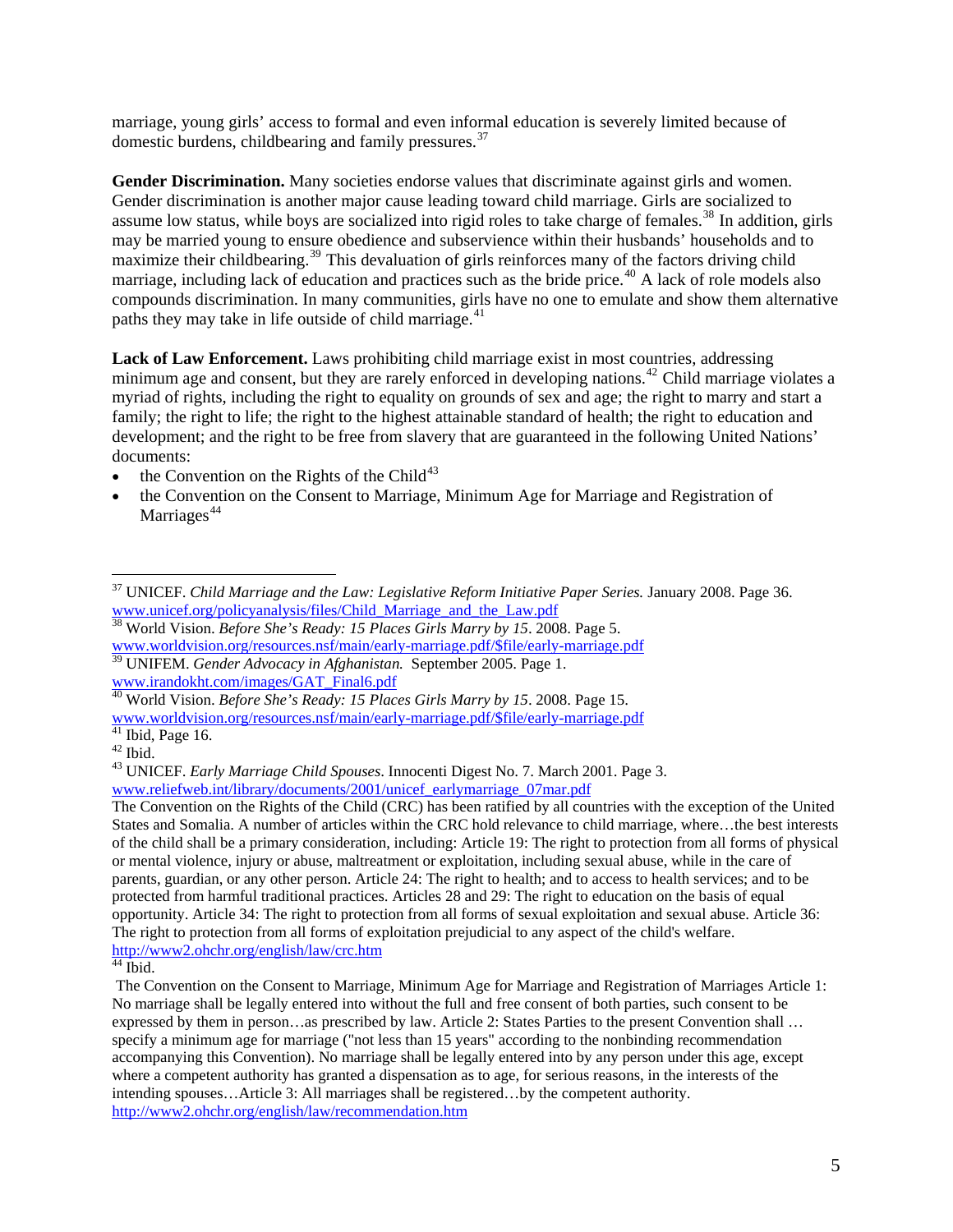• and the Supplementary Convention on the Abolition of Slavery, the Slave Trade and Institutions and Practices Similar to Slavery<sup>[45](#page-5-0)</sup>

Despite numerous national laws and international agreements prohibiting child marriage, millions of girls in the developing world are married, and as a result, denied the ordinary experiences of childhood and adolescence.<sup>[46](#page-5-1)</sup>

**Culture.** Cultural traditions are powerful factors driving child marriage in Africa, the Middle East, Asia and Central America.<sup>[47](#page-5-2)</sup> In fact, child marriage predominates in traditional societies around the world where the desires and needs of parents and the community may override considerations for the individual development and well-being of the girl child.<sup>[48](#page-5-3)</sup> In many cultures, the value of virginity at marriage is so high that families have their daughters marry at or before puberty in order to uphold family honor and to avoid the risk of pregnancy outside of marriage.<sup>[49](#page-5-4)</sup> In addition, in many cultures the status of the family is connected with the success of the children. As such, a daughter's marriage often represents her success and in cultures where childbearing are associated with success and respect, social pressures push girls to have children early.<sup>[50](#page-5-5)</sup>

**Concern about the Protection of Girls.** In many families in many cultures, marriage may be seen as a way to provide male guardianship for their daughters, protect them from sexual assault, and to avoid pregnancy outside marriage.[51](#page-5-6) Many parents expect that married life will shield girls from exposure to strangers or rape and other attacks. In places where life expectancy is short, some parents marry off daughters hoping to provide them with stability before their own deaths.<sup>[52](#page-5-7)</sup> In addition, parents may fear that a girl who becomes pregnant outside of marriage will lose respect and fail to secure a husband later, or that her bride price will decrease.<sup>[53](#page-5-8)</sup>

#### **Consequences of Child Marriage**

**Poor Health.** When a child bride is married, she is likely to be forced into sexual activity with her husband. Forced sex causes skin and tissue damage that makes a female more susceptible to contracting sexually transmitted infections.<sup>[54](#page-5-9)</sup> She has little or no say in protecting herself against pregnancy or

 $\overline{a}$ 

<span id="page-5-1"></span>*Remarks by Dr. Geeta Rao Gupta*. September 14, 2005. Page 2. [www.icrw.org/docs/speeches/9-14-](http://www.icrw.org/docs/speeches/9-14-05%20Child%20Marriage%20State%20Dept.pdf) [05%20Child%20Marriage%20State%20Dept.pdf](http://www.icrw.org/docs/speeches/9-14-05%20Child%20Marriage%20State%20Dept.pdf)

47 World Vision. *Before She's Ready: 15 Places Girls Marry by 15*. 2008. Page 12.

<span id="page-5-0"></span> $45$  Ibid.

The Supplementary Convention on the Abolition of Slavery, the Slave Trade and Institutions and Practices Similar to Slavery includes in the institutions and practices similar to slavery: Article 1 ( c): Any institutions and practices whereby a woman without the right to refuse, is promised or given in marriage on payment of a consideration in money or in kind to her parents, guardian, family...<http://www2.ohchr.org/english/law/slavetrade.htm> 46 International Center for Research on Women (ICRW). *Forum on Child Marriage in Developing Countries*.

<span id="page-5-3"></span><span id="page-5-2"></span>[www.worldvision.org/resources.nsf/main/early-marriage.pdf/\\$file/early-marriage.pdf 48](http://www.worldvision.org/resources.nsf/main/early-marriage.pdf/$file/early-marriage.pdf) Broken Bodies – Broken Dreams. *Child Marriage*. [http://brokendreams.wordpress.com/2006/09/12/child](http://brokendreams.wordpress.com/2006/09/12/child-marriage-part-2/)[marriage-part-2/](http://brokendreams.wordpress.com/2006/09/12/child-marriage-part-2/)

<span id="page-5-4"></span><sup>49</sup> World Vision. *Before She's Ready: 15 Places Girls Marry by 15*. 2008. Page 12. [www.worldvision.org/resources.nsf/main/early-marriage.pdf/\\$file/early-marriage.pdf](http://www.worldvision.org/resources.nsf/main/early-marriage.pdf/$file/early-marriage.pdf) 50 Ibid.

<span id="page-5-6"></span><span id="page-5-5"></span><sup>51</sup> UNICEF. *Child Protection Information Sheet: Child Marriage*. May 2006. Page 1. [www.unicef.org/protection/files/Child\\_Marriage.pdf](http://www.unicef.org/protection/files/Child_Marriage.pdf)

<span id="page-5-7"></span><sup>52</sup> World Vision. *Before She's Ready: 15 Places Girls Marry by 15*. 2008. Page 8. [www.worldvision.org/resources.nsf/main/early-marriage.pdf/\\$file/early-marriage.pdf](http://www.worldvision.org/resources.nsf/main/early-marriage.pdf/$file/early-marriage.pdf)<br>
<sup>53</sup> Ibid, Page 18.

<span id="page-5-9"></span><span id="page-5-8"></span> $54$  Ibid.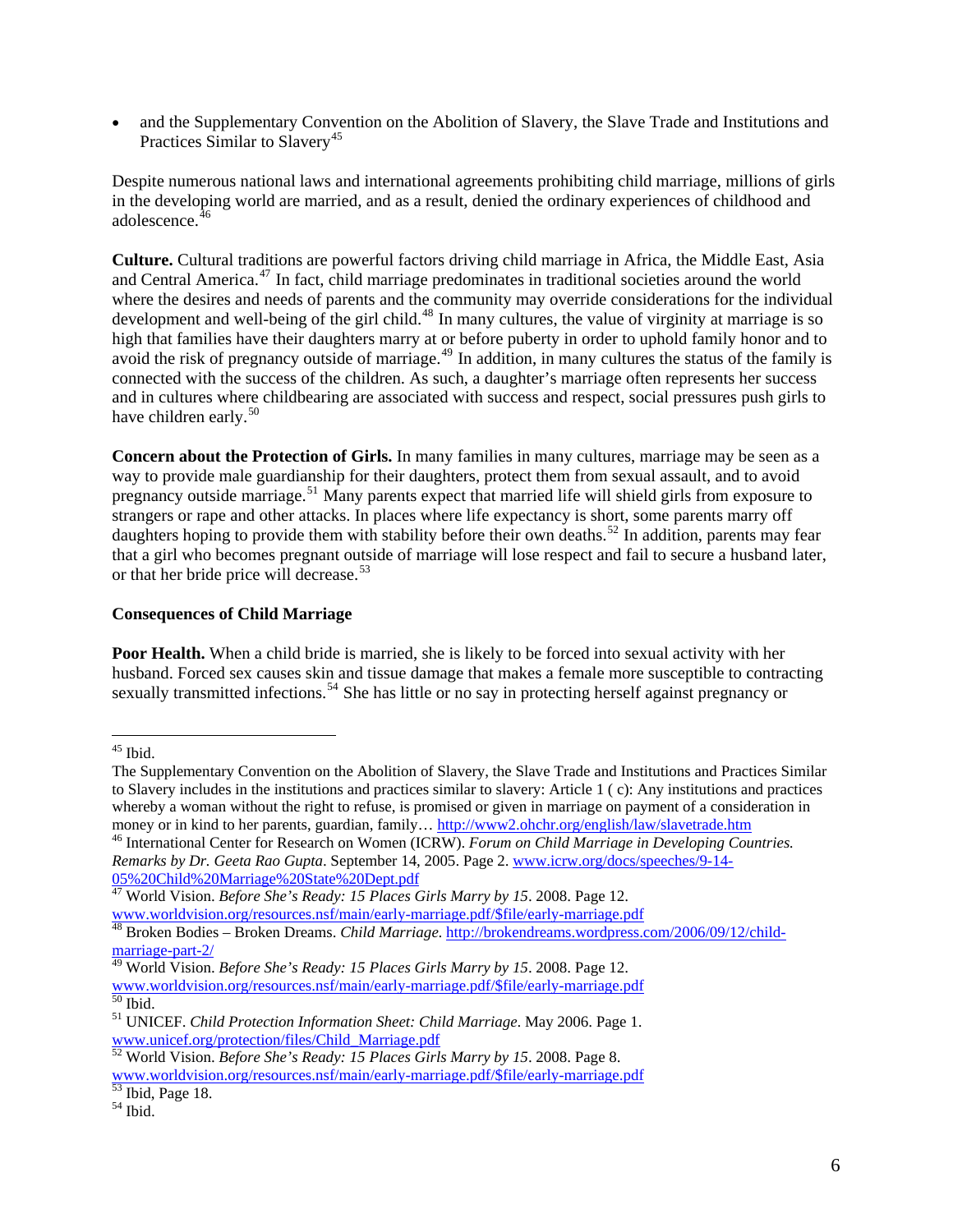diseases, and her husband may be sexually active outside the marriage.<sup>[55](#page-6-0)</sup> As a result, child brides suffer vulnerability to HIV/AIDS. Being young and female in Africa is a major risk factor for infection and young girls are being infected at a considerably disproportional rate to that of boys.<sup>[56](#page-6-1)</sup> In fact, the greatest risk is the child bride contracting HIV/AIDS from her husband because he is often considerably older and more sexually experienced.<sup>[57](#page-6-2)</sup>

Because adolescent females are not yet fully developed emotionally and physically, pregnancy and childbirth are often life threatening. Child brides are likely to become pregnant at an early age and there is a strong correlation between the age of a mother and maternal mortality.<sup>[58](#page-6-3)</sup> Research findings indicate that younger adolescents have a higher risk of delivering babies with low birth weight and delivering prematurely than older adolescents and persons who are 20 to 34.[59](#page-6-4) In addition, girls aged 11-13 are five times more likely to die in pregnancy or childbirth than women aged 20-24, and girls aged 15-19 are twice as likely to die. $60$ 

While good prenatal care reduces the risk of childbirth complications, many young wives are unable to access health services because of distance, fear, expense or the need for permission from a spouse or in-laws.<sup>[61](#page-6-6)</sup> These barriers increase the risks of maternal complications and mortality for pregnant adolescents.<sup>[62](#page-6-7)</sup>

Obstetric fistula is one of the most devastating consequences for child brides, with more than 2 million girls and young women affected by this treatable and preventable reproductive health complication.<sup>[63](#page-6-8)</sup> Fistula is a health risk commonly associated with child marriage because of the mother's physical immaturity at the time of childbirth. A girl whose pelvis and birth canal are not fully developed at the time of delivery often endures labor that lasts for many hours or days, creating tears of the vagina, bladder and rectum, causing uncontrollable leakage of urine or feces.<sup>[64](#page-6-9)</sup> These girls and women are perpetually soiled and live in shame. As a result, they are usually ostracized and many are abandoned or divorced by their husbands.

There is also a clear link between Female Genital Mutilation (FGM) and child and early marriages.<sup>[65](#page-6-10)</sup> Communities that practice FGM are also more likely to practice child marriages and in some FGM practicing communities "FGM is carried out at puberty and then marriages are arranged immediately afterwards<sup>"[66](#page-6-11)</sup>

<sup>55</sup> Ibid.

<span id="page-6-1"></span><span id="page-6-0"></span><sup>56</sup> Foundation for Women's Health, Research and Development (FORWARD). *Child and Forced Marriage*. [www.forwarduk.org.uk/key-issues/child-marriage](http://www.forwarduk.org.uk/key-issues/child-marriage)<br>
<sup>57</sup> Internation JW

<span id="page-6-2"></span><sup>57</sup> International Women's Health Program. *Early Marriage.* [http://iwhp.sogc.org/index.php?page=early](http://iwhp.sogc.org/index.php?page=early-marriage&hl=en_US)marriage&hl=en\_US<br><sup>58</sup> Ibid.

<span id="page-6-4"></span><span id="page-6-3"></span><sup>&</sup>lt;sup>59</sup> International Center for Research on Women (ICRW). *Policy Advisory on Child Marriage*. Page 4. www.icrw.org/docs/childmarriage0803.pdf

<span id="page-6-5"></span><sup>&</sup>lt;sup>[60](http://www.icrw.org/docs/childmarriage0803.pdf)</sup> Human Rights Defense. *Child Marriage as a Human Rights Issue*. October 19, 2008.<br>www.humanrightsdefence.org/child-marriage-as-an-human-rights-issue.html

<span id="page-6-6"></span><sup>&</sup>lt;sup>61</sup> Foundation for Women's Health, Research and Development (FORWARD). *Child and Forced Marriage*. [www.forwarduk.org.uk/key-issues/child-marriage](http://www.forwarduk.org.uk/key-issues/child-marriage)

 $62$  Ibid.

<span id="page-6-8"></span><span id="page-6-7"></span><sup>63</sup> International Center for Research on Women (ICRW). *Policy Advisory on Child Marriage.* [www.icrw.org/docs/childmarriage0803.pdf](http://www.icrw.org/docs/childmarriage0803.pdf)

 $64$  Ibid.

<span id="page-6-10"></span><span id="page-6-9"></span><sup>65</sup> Foundation for Women's Health, Research and Development (FORWARD). *Child and Forced Marriage*. [www.forwarduk.org.uk/key-issues/child-marriage](http://www.forwarduk.org.uk/key-issues/child-marriage)

<span id="page-6-11"></span><sup>&</sup>lt;sup>66</sup> Ibid.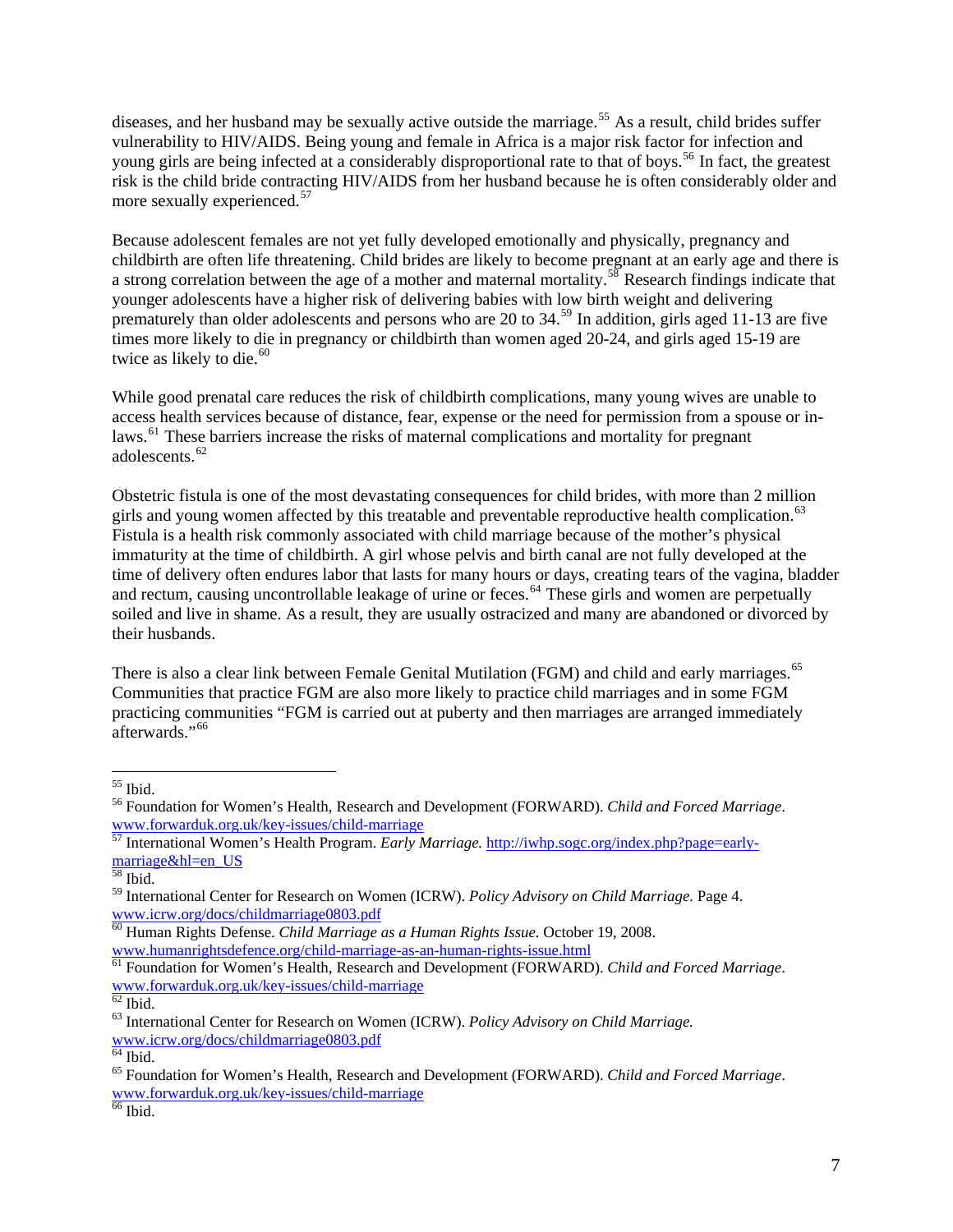**Denial of Education.** While lack of education is a risk factor for girls entering into child marriage, denial of education is also a direct consequence of early marriage.<sup>[67](#page-7-0)</sup> A lack of education means that young brides often lack knowledge about sexual relations, their bodies and reproduction, exacerbated by the cultural silence surrounding these issues.<sup>[68](#page-7-1)</sup> This denies the girl the ability to make informed decisions about sexual relations, planning a family and her health.<sup>[69](#page-7-2)</sup> In addition, the children of young, uneducated mothers are also less likely to attain high levels of education, perpetuating cycles of low literacy and limited livelihood opportunities. $\frac{70}{2}$ 

**Psychosocial Trauma.** Child marriage inflicts an enormous psychological burden on a young girl. Once married, a girl is typically forced to leave behind her family, friends and community and move to her new husband's home.<sup>[71](#page-7-3)</sup> Confinement and the resulting social isolation hinder a girl's ability to forge her own identity and limit her access to services and programs that may benefit her.<sup>[72](#page-7-4)</sup> In addition, painful early initiation to unwanted sexual activity can cause long-term psychological and emotional trauma.<sup>[73](#page-7-5)</sup> For reluctant child brides, "the marriage amounts to legally sanctioned sexual abuse."[74](#page-7-6) Ultimately, child marriage results in loss of childhood and loss of dreams. Young girls forced into marriage are violated and lose the ability to choose how their life is fulfilled.<sup>[75](#page-7-7)</sup>

**Poverty.** In many developing countries, child marriage is linked with poverty, as both a cause and consequence. Because it affects the poorest in the population, child marriage helps to reinforce the cycles of poverty.[76](#page-7-8) Having children may decrease already scarce resources in a poor family. In fact, child brides are significantly more likely to have more children than women who marry later, while being less able to provide for them.<sup>[77](#page-7-9)</sup> As they grow older, abandonment and divorce are also common among girls who married very young.<sup>[78](#page-7-10)</sup> Husbands may also leave a marriage to find work elsewhere, seek additional wives and abandon their young wives.<sup>[79](#page-7-11)</sup> This often plunges child brides into poverty as they assume sole responsibility for dependent children.<sup>[80](#page-7-12)</sup>

 $\overline{a}$ 

<span id="page-7-4"></span>[www.worldvision.org/resources.nsf/main/early-marriage.pdf/\\$file/early-marriage.pdf](http://www.worldvision.org/resources.nsf/main/early-marriage.pdf/$file/early-marriage.pdf)<br>
T3 Ibid.

<sup>67</sup> World Vision. *Before She's Ready: 15 Places Girls Marry by 15*. 2008. Page 12.

<span id="page-7-1"></span><span id="page-7-0"></span>[www.worldvision.org/resources.nsf/main/early-marriage.pdf/\\$file/early-marriage.pdf](http://www.worldvision.org/resources.nsf/main/early-marriage.pdf/$file/early-marriage.pdf)<br><sup>68</sup> Foundation for Women's Health, Research and Development (FORWARD). *Child and Forced Marriage*. [www.forwarduk.org.uk/key-issues/child-marriage](http://www.forwarduk.org.uk/key-issues/child-marriage)

<span id="page-7-2"></span> $\overline{69}$  Ibid.

 $70$  International Planned Parenthood Federation and the Forum on Marriage and the Rights of Women and Girls. *Ending Child Marriage: A guide for global policy action*. September 2006. Page 14. [www.unfpa.org/upload/lib\\_pub\\_file/662\\_filename\\_endchildmarriage.pdf](http://www.unfpa.org/upload/lib_pub_file/662_filename_endchildmarriage.pdf)

<span id="page-7-3"></span><sup>71</sup> International Women's Health Program. *Til Death Do Us Part: Understanding the Sexual and Reproductive Health Risks of Early Marriage.* [http://iwhPagesogc.org/index.php?page=early-marriage&hl=en\\_US](http://iwhp.sogc.org/index.php?page=early-marriage&hl=en_US)<sup>72</sup> World Vision. *Before She's Ready: 15 Places Girls Marry by 15.* 2008. Page 21.

<span id="page-7-6"></span><span id="page-7-5"></span> $74$  Ibid.

<span id="page-7-7"></span><sup>&</sup>lt;sup>75</sup> International Women's Health Program. *Til Death Do Us Part: Understanding the Sexual and Reproductive Health Risks of Early Marriage.* http://iwhPagesogc.org/index.php?page=early-marriage&hl=en\_US

<span id="page-7-8"></span><sup>&</sup>lt;sup>76</sup> International Planned Parenthood Federation and the Forum on Marriage and the Rights of Women and Girls. *Ending Child Marriage: A guide for global policy action*. September 2006. Page 15. [www.unfpa.org/upload/lib\\_pub\\_file/662\\_filename\\_endchildmarriage.pdf](http://www.unfpa.org/upload/lib_pub_file/662_filename_endchildmarriage.pdf)<br>
T Wesl Visit Pub\_file = 0.000 minutes

<span id="page-7-9"></span><sup>77</sup> World Vision. *Before She's Ready: 15 Places Girls Marry by 15*. 2008. Page 24.

<span id="page-7-10"></span><sup>&</sup>lt;sup>78</sup> Irin. *Niger: Where childhood ends on the marriage bed.* Afrik.com. December 19, 2007. <http://en.afrik.com/article12410.html>79 World Vision. *Before She's Ready: 15 Places Girls Marry by 15*. 2008. Page 25.

<span id="page-7-12"></span><span id="page-7-11"></span>[www.worldvision.org/resources.nsf/main/early-marriage.pdf/\\$file/early-marriage.pdf](http://www.worldvision.org/resources.nsf/main/early-marriage.pdf/$file/early-marriage.pdf)<br><sup>80</sup> Ibid.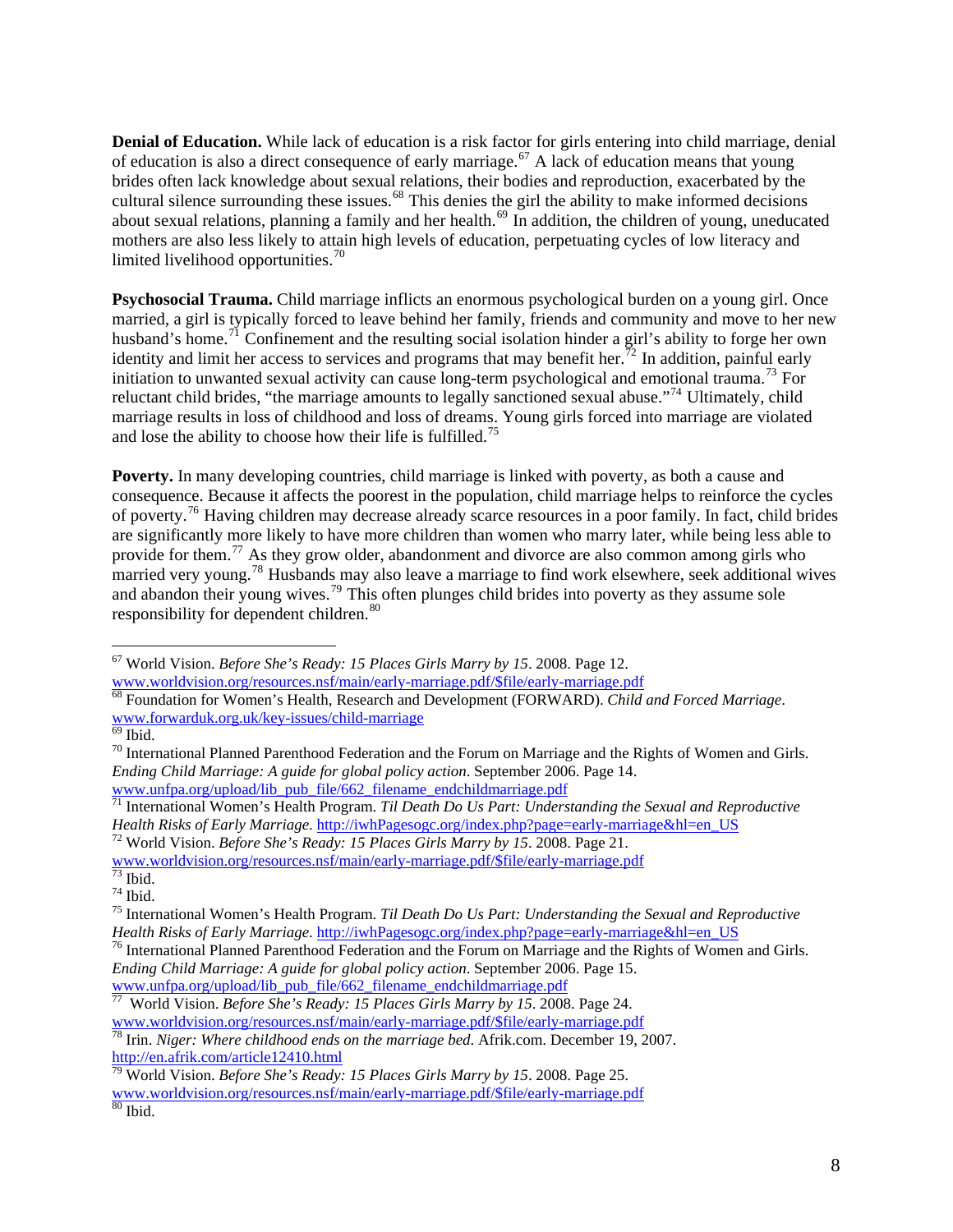**Abuse.** Because girls have low bargaining power in the household, they are more likely to experience violence by an intimate partner.<sup>[81](#page-8-0)</sup> In Peru, for example, where more than half of women report having experienced physical or sexual violence, child marriage increases a woman's chances of being abused.<sup>[82](#page-8-1)</sup> In addition, child brides are the least likely to take action against this abuse and to believe that it is "justified for a man to beat his wife."<sup>[83](#page-8-2)</sup> In Kenya, 36 percent of girls married before 18 believe that a man is sometimes justified in beating his wife.<sup>[84](#page-8-3)</sup>

\*\*\*\*

# **Mail-Order Brides**

The term "mail-order bride" refers to a woman whom a man marries after paying to obtain her contact information from a company.<sup>[85](#page-8-4)</sup> A transaction takes place, facilitated by a marriage broker, establishing the husband as consumer and wife as commodity. Mail-order marriages can most often be characterized as "servile marriages" wherein the woman is legally bound with no reasonable opportunity for th e dissolution of the marriage.<sup>[86](#page-8-5)</sup> Mail-order brides are similar to child brides in that they are a commodity exchanged in an economic transaction made most often between men; only in the case of mail-order bride arrangements brokers have replaced the father as the facilitator of the transaction.

The practice of mail order marriages originated in  $17<sup>th</sup>$  Century Europe when agencies published mailorder catalogues selling foreign women to early European settlers seeking wives. The Internet has revolutionized the  $21<sup>st</sup>$  Century mail-order bride system, making introductions and transactions much faster.

Today, young women and girls from poor families in economically struggling nations are transported from their homes, like products, to men of economically advantaged nations under the supervision of companies known as mail-order bride agencies or international marriage brokers.<sup>[87](#page-8-6)</sup> The modern mailorder bride industry has successfully grown into a multimillion-dollar business by exploiting the power disparities between men and women and between the rich and the poor.<sup>[88](#page-8-7)</sup>

It is estimated that mail-order bride companies make as much as \$6,000 to \$10,000 per client, with some agencies claiming to serve as many as  $15,000$  clients per year.<sup>[89](#page-8-8)</sup> The majority of mail-order bride websites are based in Western countries, overwhelmingly in the United States and United Kingdom.<sup>[90](#page-8-9)</sup>

 $\overline{a}$ 

[www.popcenter.org/problems/trafficked\\_women/PDFs/Lloyd\\_2000.pdf](http://www.popcenter.org/problems/traffic_women.PDFs/Lloyd_2000.pdf)

<span id="page-8-0"></span><sup>81</sup> International Center for Research on Women (ICRW). *Child marriage and domestic violence*. (2007). Page 2. [www.icrw.org/docs/2006\\_cmtoolkit/cm\\_all.pdf](http://www.icrw.org/docs/2006_cmtoolkit/cm_all.pdf)

<span id="page-8-1"></span> $\overline{\phantom{1}}^{82}$  Ibid.

<span id="page-8-2"></span><sup>83</sup> World Population Foundation. International Humanist and Ethical Union. *Stop Child Marriage!* April 1, 2007. [www.iheu.org/node/2563](http://www.iheu.org/node/2563)

<span id="page-8-3"></span><sup>84</sup> International Center for Research on Women (ICRW). *Child marriage and domestic violence*. 2007. Page 1. [www.icrw.org/docs/2006\\_cmtoolkit/cm\\_all.pdf](http://www.icrw.org/docs/2006_cmtoolkit/cm_all.pdf)

<span id="page-8-4"></span><sup>85</sup> Perspective. *Cash on Delivery. The mail-order brides industry exploits women.*  [www.digitas.harvard.edu/~perspy/issues/2002/nov/mae.html](http://www.digitas.harvard.edu/%7Eperspy/issues/2002/nov/mae.html)

<span id="page-8-5"></span><sup>86</sup> Abigail Stepnitz. *Male-ordered: The mail-order bride industry and trafficking in women for sexual and labour exploitation.* The POPPY Project, Eaves for Housing for Women. February 2009. Page 4.<br><sup>87</sup> Kathryn A. Lloyd. *Wives for Sale: The Modern International Mail-Order Bride Industry*. Northwestern Journal of

<span id="page-8-6"></span>International Law and Business. 2000. Page 341.

 $88$  Ibid.

<span id="page-8-8"></span><span id="page-8-7"></span> $^{89}$  Ibid.

<span id="page-8-9"></span><sup>90</sup> Abigail Stepnitz. *Male-ordered: The mail-order bride industry and trafficking in women for sexual and labour exploitation.* The POPPY Project, Eaves for Housing for Women. February 2009. Page 19. [http://www.eaves4women.co.uk/POPPY\\_Project/Documents/Recent\\_Reports/Male-ordered.pdf](http://www.eaves4women.co.uk/POPPY_Project/Documents/Recent_Reports/Male-ordered.pdf)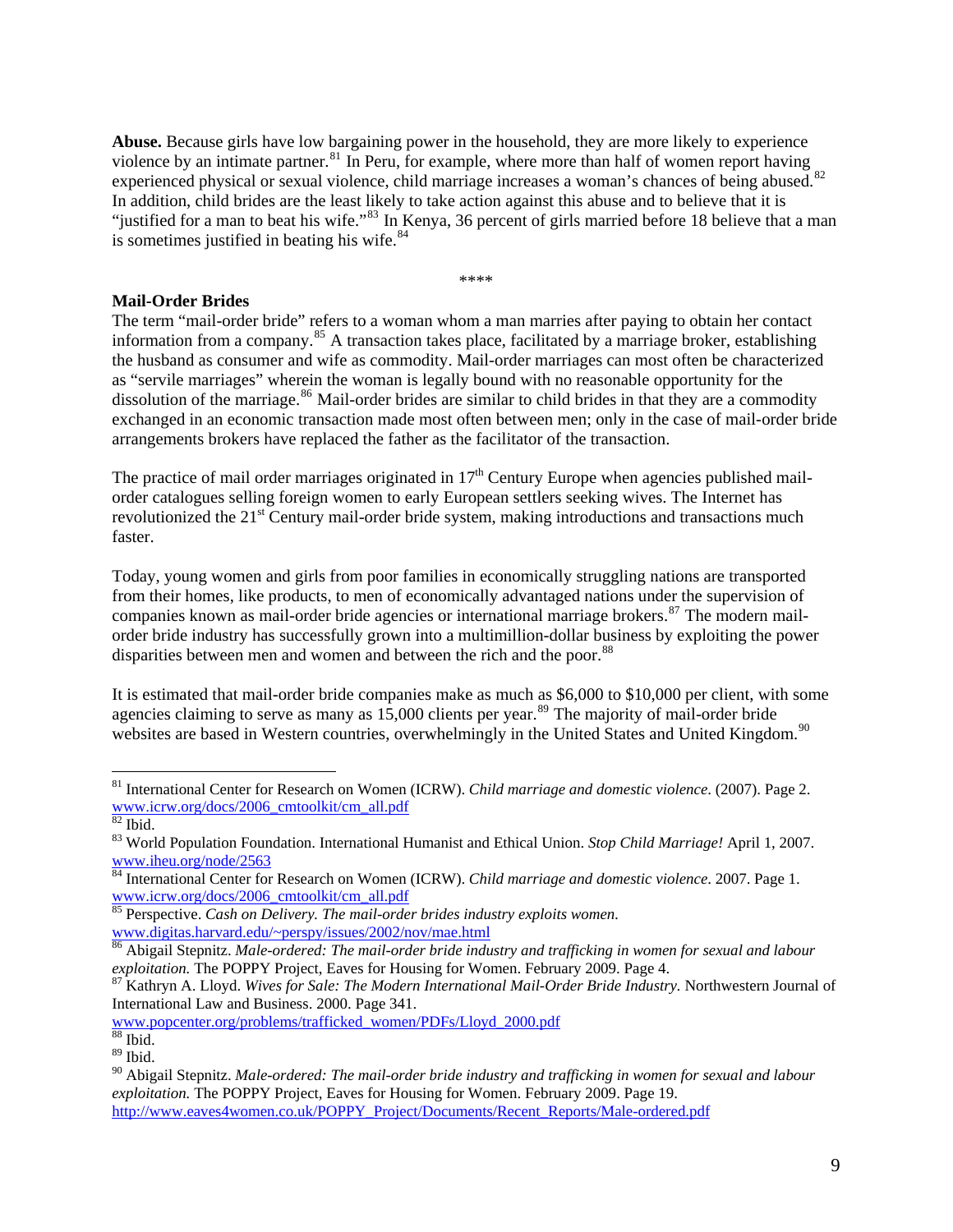Brides entering the United States and Canada currently come from Russia, Eastern Europe, Asia and Central America. The largest supplier of brides is the Philippines, which exports an estimated 20,000 women to foreign husbands annually.<sup>91</sup>

The mail-order bride industry remains one of the most sexist and degrading businesses operating legally today.[92](#page-9-0) It is an industry designed solely to market and sell human beings, favoring the interests of its paying clients while degrading and exploiting women.<sup>[93](#page-9-1)</sup> Whether or not a woman gives her alleged consent does not excuse the fact that she is being bought and sold as a commodity.<sup>[94](#page-9-2)</sup> Once married and in their new country of residence, mail-order brides face isolation and powerlessness and often experience domestic violence and sexual abuse. Some, like Anastasia King, have been murdered. A Russian in search of the American dream, Anastasia used an online mail-order bride service to meet and marry Indle King, an American businessman. She was unaware that King's former wife, also a mail-order bride, had divorced him citing domestic abuse a few years earlier.<sup>[95](#page-9-3)</sup> Soon into his second marriage, King began physically abusing Anastasia. When she tried to end the marriage King hired a convicted sex offender to murder his mail-order bride from Russia. At the time of the murder, King was putting in his "order" for "bride number three."<sup>[96](#page-9-4)</sup>

## **Why do Women become Mail-Order Brides?**

**Poverty.** While proponents of the mail-order bride industry claim that women in these transactions enter willingly and agree to have their information placed in online catalogues, many women feel compelled to do so because of poverty. As such, many women, especially those from poorer nations, feel that a viable option to economic hardship is to become part of a "mail-order" contract.

In the Philippines, for example, unemployment rates, particularly for women, have soared in recent years and gender roles place the burden of household maintenance and family support on women.<sup>[97](#page-9-5)</sup> As a result, impoverished women must seek survival outside the formal wage economy. For many women, this means the choice between work as a migrant laborer or as a prostitute.<sup>58</sup> The mail-order bride industry has provided them with an additional option.

The majority of mail-order bride transactions occur between men from wealthy and industrialized economies and women from developing economies.<sup>[99](#page-9-7)</sup> A mail-order bride becomes financially dependent

[www.popcenter.org/problems/trafficked\\_women/PDFs/Lloyd\\_2000.pdf](http://www.popcenter.org/problems/traffic_women.PDFs/Lloyd_2000.pdf)

 $\overline{a}$  $91$  Ibid.

<span id="page-9-0"></span> $^{92}$  Ibid.

<span id="page-9-1"></span><sup>93</sup> Michele A. Clark. *Mail-order Brides: Exploited Dreams* (TESTIMONY). The Protection Project of the Johns Hopkins University School of International Studies. 2004.<http://www.protectionproject.org/commentary/brides.htm> Abigail Stepnitz. *Male-ordered: The mail-order bride industry and trafficking in women for sexual and labour exploitation.* The POPPY Project, Eaves for Housing for Women. February 2009. Page 9. [http://www.eaves4women.co.uk/POPPY\\_Project/Documents/Recent\\_Reports/Male-ordered.pdf](http://www.eaves4women.co.uk/POPPY_Project/Documents/Recent_Reports/Male-ordered.pdf)

<span id="page-9-2"></span> $\frac{94}{94}$  Ibid, Stepnitz only.

<span id="page-9-3"></span><sup>&</sup>lt;sup>95</sup> Lewis Kamb and Robert L. Jamieson Jr. *Mail-order bride's dream of a better life ends in death*. Seattle Post-<br>Intelligencer. February 2001. http://www.seattlepi.com/local/brid02.shtml

<span id="page-9-4"></span><sup>&</sup>lt;sup>96</sup> Marielena Zuniga. Soroptimist Best for Women Magazine. *Looking for love in all the wrong places,* June/July/August 2006. Page 13. [www.soroptimist.org](http://www.soroptimist.org/) <sup>97</sup> Ibid.

<span id="page-9-5"></span>

<span id="page-9-6"></span><sup>98</sup> Kathryn A. Lloyd. *Wives for Sale: The Modern International Mail-Order Bride Industry.* Northwestern Journal of International Law and Business. 2000. Page 341.

<span id="page-9-7"></span><sup>&</sup>lt;sup>99</sup> Michele A. Clark. *Mail-order Brides: Exploited Dreams* (TESTIMONY). The Protection Project of the Johns Hopkins University School of International Studies. 2004.<http://www.protectionproject.org/commentary/brides.htm>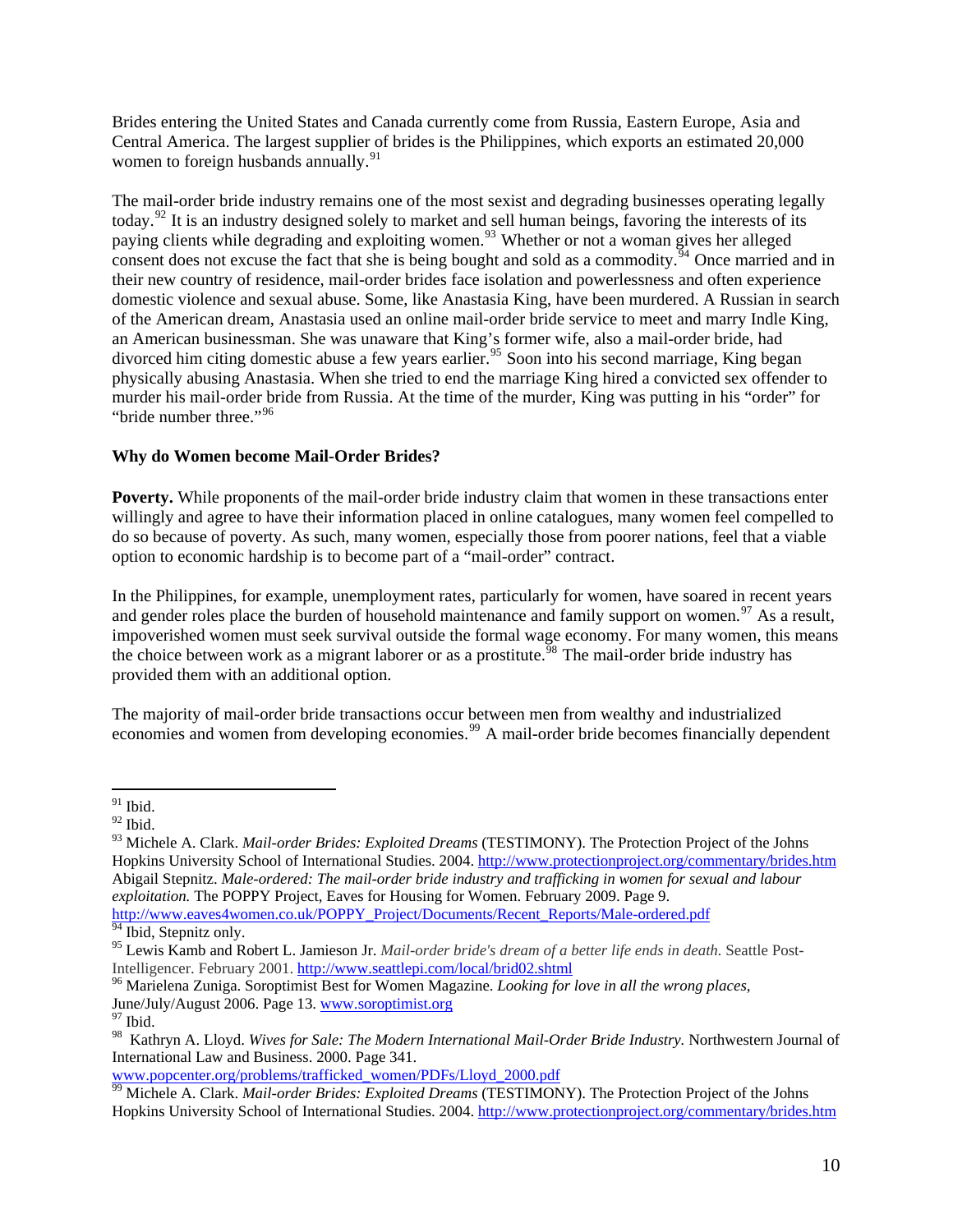on her husband. This economic dependence is what historically characterized marriages arranged by bride price. What results is an unequal power dynamic between man and wife which often leads to abuse.

**Stereotypes.** Mail-order businesses and brokers often market stereotypes to both men and women and feed unrealistic expectations. Mail-order bride relationships begin when a company travels to an economically troubled country to recruit women for its catalogues or website. Bolstered by the promise of a glamorous life in the United States, companies convince women to list themselves.<sup>[100](#page-10-0)</sup> Many women are pushed into mail-order arrangements not only by poverty and the desire to find a supportive, stable husband, but also because of the Hollywood-tinted visions they've long nurtured. Television and movies give them stereotypical images of American men as treating them better than the men in their own countries. Additionally, deeply ingrained cultural notions of the patriarch providing for his family allow marriage brokers to successfully market the idea of a faithful spouse who will provide for the brides.<sup>[101](#page-10-1)</sup> In Singapore, potential brides were described as looking "not for a man of their dreams, but for a man of means." $^{102}$  $^{102}$  $^{102}$ 

On the other hand, mail-order bride businesses market stereotypes of women to their paying male customers. Most women are advertised explicitly, in suggestive and submissive poses like wearing towels, posing nude on the hoods of cars, and consuming alcohol.<sup>[103](#page-10-3)</sup> Infantilization is also a common practice in the promotion of mail-ordered brides; to emphasize their vulnerability and passivity, young girls or women are dressed like children. Women are not only promoted to provide sexual services to their future husband, but also to be docile, faithful, and loving housewives.<sup>[104](#page-10-4)</sup> Mail-order bride businesses aim to market a typified male fantasy: a bride as both the good and bad girl; one who can perform just as well in the bedroom as in the kitchen. $105$ 

There is also significant racial stereotyping of mail-ordered brides fueled by the descriptions and promises made by agencies.<sup>[106](#page-10-6)</sup> Overall, the majority of male consumers desire brides from Eastern Europe, Russia, and Asia. However, studies have shown that men report their preference for Russian women with pale complexions and hair color because they believe they will have a higher level of acceptance when assimilating into Western culture.<sup>[107](#page-10-7)</sup> One site explains that "Russian women 'are much more patient' and tolerant than their Western counterparts" and that "they are more considerate and dependable. They are partners, not competitors."<sup>[108](#page-10-8)</sup>

<span id="page-10-6"></span>[http://www.eaves4women.co.uk/POPPY\\_Project/Documents/Recent\\_Reports/Male-ordered.pdf](http://www.eaves4women.co.uk/POPPY_Project/Documents/Recent_Reports/Male-ordered.pdf) 106 Ibid, 14. 107 Ibid, 15. 108 Victor Malarek. *The Natashas: Inside the New Global Sex Trade*. Arcade Publishing. 2003. Page 91.

<span id="page-10-0"></span><sup>&</sup>lt;sup>100</sup> Kathryn A. Lloyd. *Wives for Sale: The Modern International Mail-Order Bride Industry*. Northwestern Journal of International Law and Business. 2000. Page 15.

<span id="page-10-1"></span><sup>&</sup>lt;sup>101</sup> Michelle J. Anderson. *A License to Abuse: The impact of conditional status on female immigrants*. Yale Law Journal. Vol. 102. 1993.<http://www.law.cuny.edu/faculty-staff/MAnderson/AndersonPublications.html> <sup>102</sup> Abigail Stepnitz. *Male-ordered: The mail-order bride industry and trafficking in women for sexual and labour* 

<span id="page-10-2"></span>*exploitation.* The POPPY Project, Eaves for Housing for Women. February 2009. Page 17.

<span id="page-10-3"></span>[http://www.eaves4women.co.uk/POPPY\\_Project/Documents/Recent\\_Reports/Male-ordered.pdf](http://www.eaves4women.co.uk/POPPY_Project/Documents/Recent_Reports/Male-ordered.pdf) 103 Ibid.

Michele A. Clark. *Mail-order Brides: Exploited Dreams* (TESTIMONY). The Protection Project of the Johns Hopkins University School of International Studies. 2004.<http://www.protectionproject.org/commentary/brides.htm><br><sup>104</sup> Ibid, 9 and Ibid.<br><sup>105</sup> Abigail Stepnitz. *Male-ordered: The mail-order bride industry and trafficking* 

<span id="page-10-5"></span><span id="page-10-4"></span>*exploitation.* The POPPY Project, Eaves for Housing for Women. February 2009. Page 20.

<span id="page-10-7"></span>

<span id="page-10-8"></span>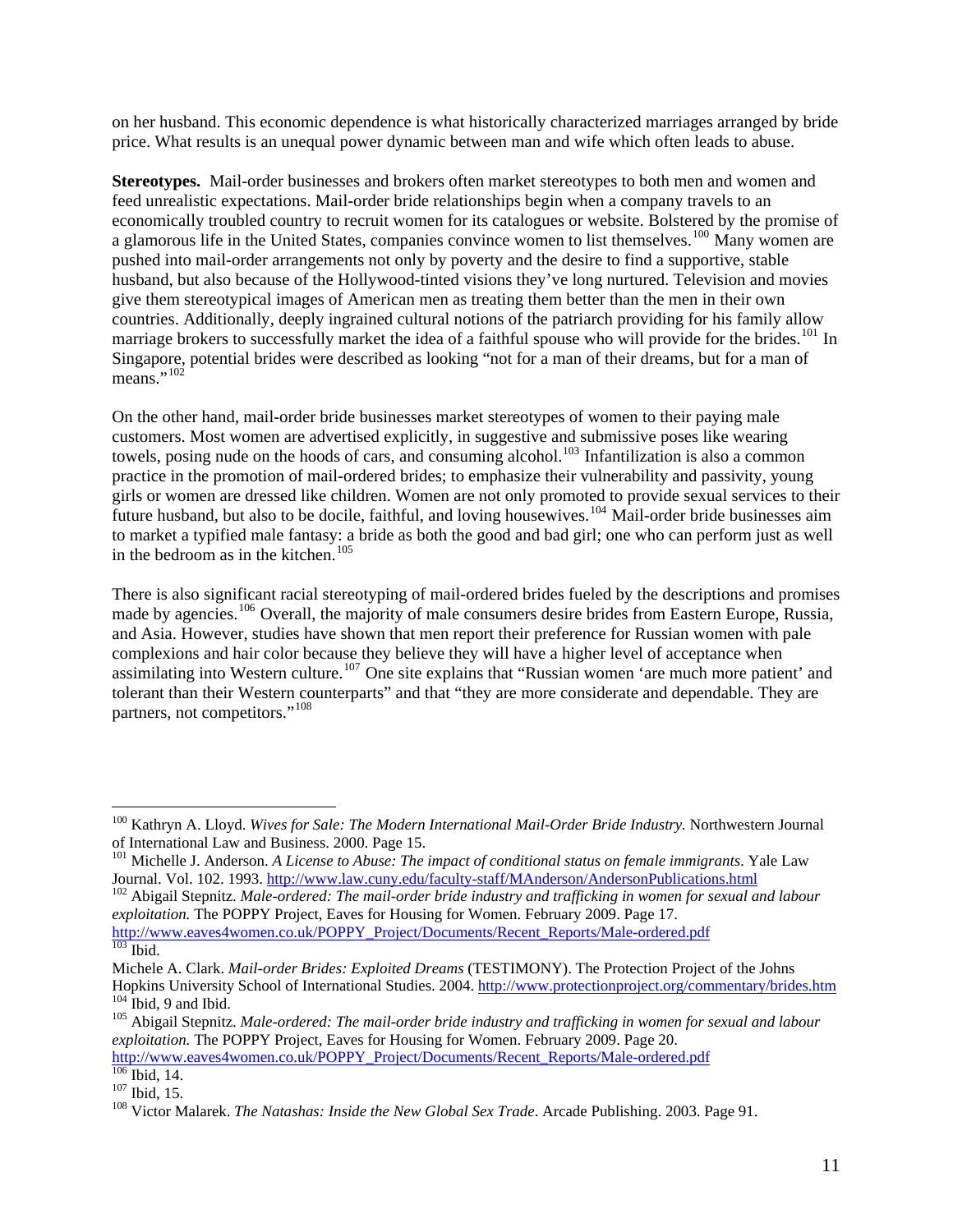#### **Consequences of Mail-Order Bride Marriages**

**Isolation and Powerlessness.** Many mail-order brides have to adapt to unfamiliar situations, with different cultures and traditions, language, beliefs and family values. Once enticed to leave their home country to begin a new life with a husband in the U.S. or other country, women in the mail-order bride industry are powerless to change their situation. Mail-order brides are relying on their husbands for their immigration status and are typically uninformed and unfamiliar about their new country's laws.

Many women experience complete economic dependence on their husbands. They have little or no resources to take action and often learn that "the situation they are in is not what they were promised or had anticipated."<sup>[109](#page-11-0)</sup> They often lack equal power to demand information on the details of the marriage contract or to find the services and help they need in order to break it A husband often threatens to deport his mail-order bride and often controls her life. Because no one, not even the mail-order bride companies, track the progress of these women once they reach the United States, these women are often invisible.<sup>[110](#page-11-1)</sup>

**Commodification of Women.** At its root, the mail-order bride industry is one based upon the marketing and selling women to men. When a woman enters a mail-order bride marriage, she loses personal autonomy over her life.<sup>[111](#page-11-2)</sup> Both the marriage broker business and the men using its services view the bride as a commodity. At one site, clients are urged to "Add Olga (#48772) to their cart."<sup>[112](#page-11-3)</sup> Another site dismisses the \$10,500 fee as "less than the price of an economy car."<sup>[113](#page-11-4)</sup> Women who are mail-order brides enter a long-term commodification situation that is difficult for them to leave.<sup>[114](#page-11-5)</sup>

Like all commercial businesses, both the customer's and corporate executive's interests are favored in the mail-order bride industry. The mail-order brides are merely viewed as objects of an economic transaction meant to satisfy customers and financially reward executives. Within such a framework, it is not the quality of marriages made that is important, but the quantity.<sup>[115](#page-11-6)</sup> As the paying customers in a mail-order bride transaction, men are of the "satisfaction guaranteed, or your money back" mindset.<sup>[116](#page-11-7)</sup> A husband holds the power to return his wife, compromising her immigration status and economic security.<sup>[117](#page-11-8)</sup>

**Violence and Abuse**. After finding a spouse through an international marriage broker, the immigrant wife is often economically and psychologically dependent upon her husband, limiting her alternatives in the relationship and placing her at increased risk for domestic violence.<sup>[118](#page-11-9)</sup> In an industry where women

<span id="page-11-0"></span><sup>109</sup> Marielena Zuniga. Soroptimist Best for Women Magazine. *Looking for love in all the wrong places,* 

<span id="page-11-1"></span>June/July/August 2006. Page 13. [www.soroptimist.org](http://www.soroptimist.org/)<br><sup>110</sup> Kathryn A. Lloyd. *Wives for Sale: The Modern International Mail-Order Bride Industry*. Northwestern Journal<br>of International Law and Business. 2000. Page 354. www.

<span id="page-11-3"></span><span id="page-11-2"></span><sup>&</sup>lt;sup>111</sup> Ibid. Page 357<br><sup>112</sup> Andrew Marton. *Brokered brides: Web sites pair American men with Russian women*. Fort Worth Star-Telegram.<br>November 11, 2007. www.freerepublic.com/focus/f-news/1924161/posts

<span id="page-11-5"></span><span id="page-11-4"></span><sup>&</sup>lt;sup>113</sup> Ibid.<br><sup>114</sup> Kathryn A. Lloyd. *Wives for Sale: The Modern International Mail-Order Bride Industry*. Northwestern Journal<br>of International Law and Business. 2000. Page 358. www.popcenter.org

<span id="page-11-6"></span><sup>&</sup>lt;sup>115</sup> Michele A. Clark. *Mail-order Brides: Exploited Dreams* (TESTIMONY). The Protection Project of the Johns<br>Hopkins University School of International Studies. 2004. http://www.protectionproject.org/commentary/brides.ht <sup>116</sup> Ibid.<br><sup>117</sup> Abigail Stepnitz. Male-ordered: The mail-order bride industry and trafficking in women for sexual and labour

<span id="page-11-8"></span><span id="page-11-7"></span>*exploitation.* The POPPY Project, Eaves for Housing for Women. February 2009. Page 13.<br>http://www.eaves4women.co.uk/POPPY Project/Documents/Recent Reports/Male-ordered.pdf

<span id="page-11-9"></span><sup>&</sup>lt;sup>118</sup> Kathryn A. Lloyd. *Wives for Sale: The Modern International Mail-Order Bride Industry*. Northwestern Journal of International Law and Business. 2000. Page 358. [www.popcenter.org](http://www.popcenter.org/)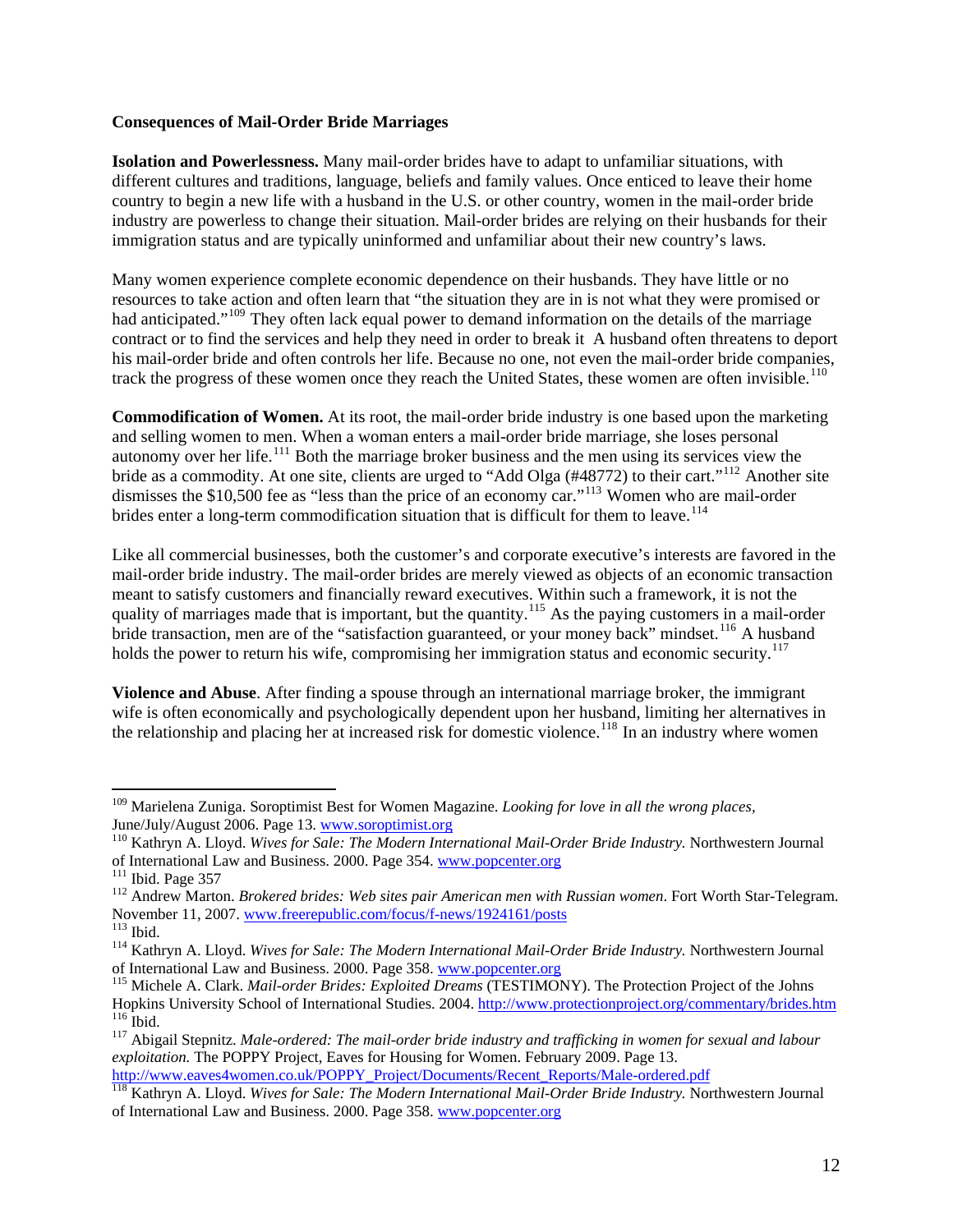are advertised, bought, and sold as commodities, the paying customers or future husbands will most likely treat their human purchases as objects to do with as they see fit.

Maria of the Dominican Republic,<sup>[119](#page-12-0)</sup> for example, married a U.S. citizen, immigrated to this country and could remain legally in the U.S. provided she stay wedded to her spouse. Soon after, he began to brutalize her physically.

> *One time I had eight stitches on my head and a gash on the other side of my head and he broke my ribs… he would bash my head against the wall while we had sex. He kept threatening to kill me if I told the doctor what happened." Afraid of the risk of deportation, Maria endured her husband's treatment for months. After she finally fled, her spouse demanded that she return to his apartment for her immigration documents. At first, she told him no. Then she realized she had to go because she needed the papers. When she returned, she said, "He beat me on the head. He sat on my stomach. He put a knife to my throat and raped me. Then he threw me naked on the street.[120](#page-12-1)*

Brokered brides leave familiar support networks and rely on near-strangers for financial security and immigration status. Without speaking the language or knowledge of the country's laws, many do not know that they can leave an abusive mate without being deported. Additionally, it is not in the interest of the mail-order bride business to monitor the men who seek their services. Focused on profits, these companies have little incentive to check the criminal and marital records of potential customers.<sup>[121](#page-12-2)</sup>

**Trafficking.** At one end of the spectrum, some view the mail-order business as an international personal ad service used by "consenting adults [and] competent people."<sup>[122](#page-12-3)</sup> However, the other end of the spectrum challenges the mail-order business as an international industry that trafficks women.<sup>[123](#page-12-4)</sup> When a woman is deceived by stereotypical notions of a romantic Hollywood-like life, bought into marriage, and exploited in sexual and domestic servitude, she has been trafficked.<sup>[124](#page-12-5)</sup> Although, so-called consensually arranged marriages do not fall within the trafficking rubric, the conditions in which a young bride may find herself once she has entered the marriage may amount to trafficking.<sup>125</sup>

The largely unregulated trade of mail-order brides follows traditional trafficking patterns.<sup>[126](#page-12-6)</sup> Brides from impoverished countries within the former Soviet Union, Asia and Latin America are sent to paying clients in the United States, Canada, Europe and Japan. These clients, like traffickers, expect a form of

<span id="page-12-0"></span><sup>119</sup> Michelle J. Anderson. *A License to Abuse: The impact of conditional status on female immigrants*. Yale Law Journal. Vol. 102. 1993.<http://www.law.cuny.edu/faculty-staff/MAnderson/AndersonPublications.html> 120 Ibid.<br>
120 Ibid. 121 Michele A. Clark. *Mail-order Brides: Exploited Dreams* (TESTIMONY). The Protection Project of the

<span id="page-12-2"></span><span id="page-12-1"></span>

<span id="page-12-3"></span><sup>&</sup>lt;sup>122</sup> American Immigration Lawyers Association InfoNet. *INS Mail-order bride report*. March 9, 1999. [www.aila.org/content/default.aspx?bc=1016%7C6715%7C16871%7C17119%7C13775](http://www.aila.org/content/default.aspx?bc=1016%7C6715%7C16871%7C17119%7C13775)<br><sup>123</sup> Ibid.

<span id="page-12-5"></span><span id="page-12-4"></span><sup>&</sup>lt;sup>124</sup> Abigail Stepnitz. *Male-ordered: The mail-order bride industry and trafficking in women for sexual and labour exploitation.* The POPPY Project, Eaves for Housing for Women. February 2009. Page 5.

[http://www.eaves4women.co.uk/POPPY\\_Project/Documents/Recent\\_Reports/Male-ordered.pdf](http://www.eaves4women.co.uk/POPPY_Project/Documents/Recent_Reports/Male-ordered.pdf) 125 Broken Bodies-Broken Dreams. *Violence Against Women Exposed*. <http://brokendreams.wordpress.com/category/mail-order-brides/>

<span id="page-12-6"></span> $126$  Ibid.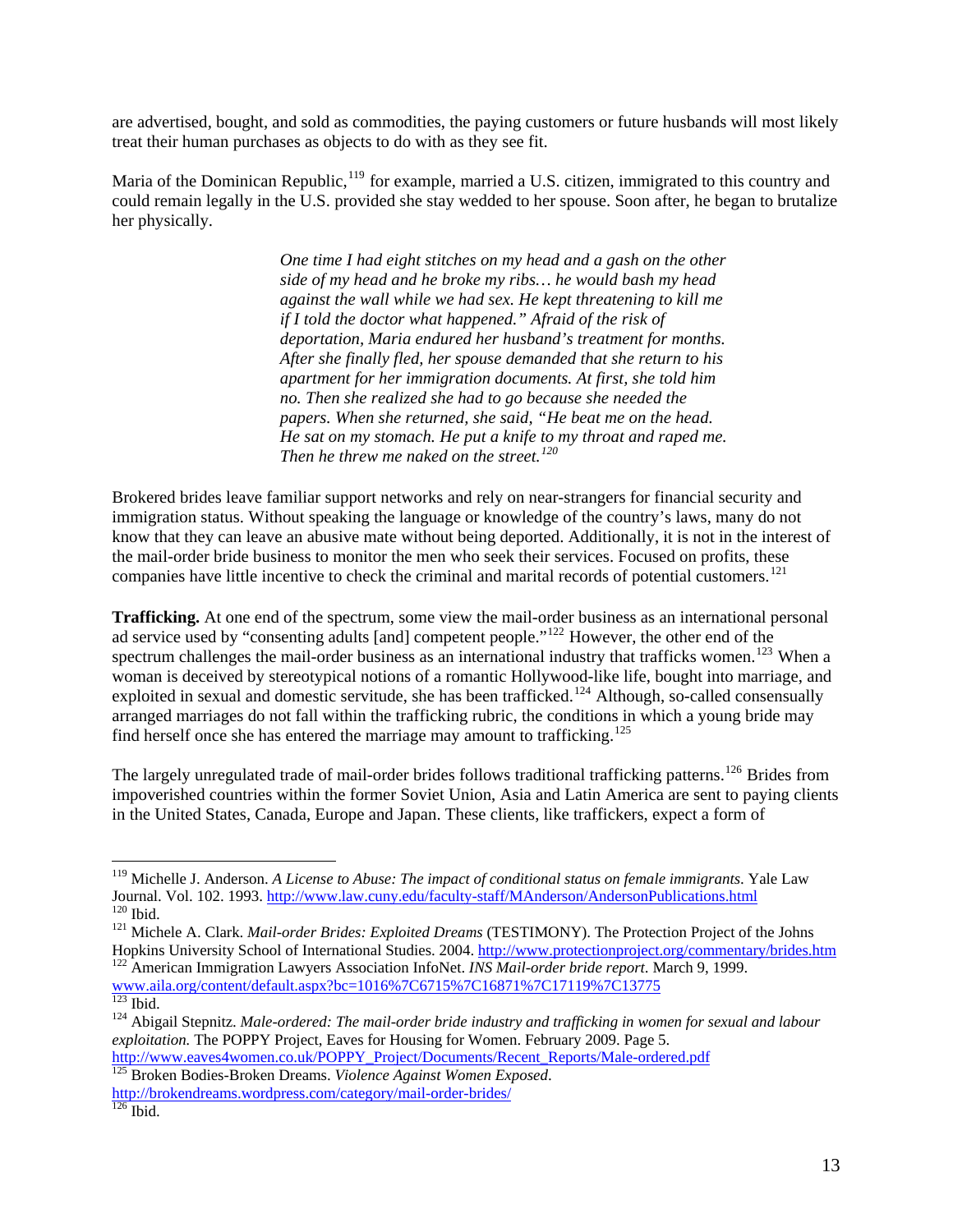repayment for 'rescuing' these women from poverty, most often sex and labor.<sup>[127](#page-13-0)</sup> If mail-order brides refuse to consent to their husbands' wishes, they are susceptible to violence and immigration complications.<sup>[128](#page-13-1)</sup> In the most extreme scenario, a mail-order bride client may go so far as to solicit "immigrant women to supply new recruits for prostitution rings." In this case, he will "hold the bride in debt bondage because he paid for her to immigrate to North America, and then force her to participate in prostitution in order to obtain her freedom."<sup>[129](#page-13-2)</sup>

# **Laws to Protect Mail-Order Brides**

Abuse, domestic violence, murder and trafficking are issues increasingly drawing international attention and pushing advocates and lawmakers to create legislation to protect mail-order brides. The passage of the International Marriage Broker Regulation Act (IMBRA) of 2005 in the United States, as an example, was a historic step toward protecting the thousands of foreign women who fall prey to the predatory abusers who use international marriage brokers to find their next victims.[130](#page-13-3) IMBRA became federal law in January 2006 attached to the bill to reauthorize the Violence Against Women Act (VAWA). The bill provides foreign women with critical information to protect themselves from violent abuse by men they meet through international marriage brokers.<sup>[131](#page-13-4)</sup>

Specifically, the act requires international marriage brokers to:  $132$ 

- collect the marital and criminal histories of prospective husbands;
- provide female clients, before their names are released to prospective husbands, with advice on their rights in relation to domestic violence and to obtain their written consent to the release of their information;
- advise the prospective husband that he will be subject to a criminal check and to provide the female client with a copy of the background information collected; and
- requires U.S. consular officers to provide information on legal rights regarding domestic violence and resources for protection in the United States.<sup>[133](#page-13-6)</sup>

On a global level, international regulation is necessary because the forces of supply and demand exist beyond any one country's national borders. The demand in the U.S., for example, is unaffected by a Filipino law, the "Anti-Mail Order Bride Law," which criminalizes commercialized international marriage. Mail-order bride agencies in the Philippines, however, continue doing business in breach of that country's laws and when arrested, use bribery in many cases to settle the problem.<sup>[134](#page-13-7)</sup>

\*\*\*\*

## **Conclusion and Recommendations**

Throughout history, women have long been considered inferior to men and confined to the home where they were viewed as a resource for reproduction and labor with the sole responsibility of managing the household and obeying their husband.<sup>[135](#page-13-8)</sup> Women were destined to live a life of subservience to men,

<span id="page-13-0"></span><sup>127</sup> Abigail Stepnitz. *Male-ordered: The mail-order bride industry and trafficking in women for sexual and labour exploitation.* The POPPY Project, Eaves for Housing for Women. February 2009. Page 5. 128 Broken Bodies-Broken Dreams. *Violence Against Women Exposed*.

<span id="page-13-1"></span><http://brokendreams.wordpress.com/category/mail-order-brides/><br><sup>129</sup> Ibid.

<span id="page-13-2"></span>

<sup>&</sup>lt;sup>130</sup> Tahirih Justice Center. *Summary of the International Marriage Broker Act.* 

<span id="page-13-3"></span>[www.tahirih.org/legal/docs/SummaryofIMBRA2005aspassed\(Final\).pdf](http://www.tahirih.org/legal/docs/SummaryofIMBRA2005aspassed(Final).pdf)<br><sup>131</sup> Ibid.

<span id="page-13-7"></span><span id="page-13-6"></span>

<span id="page-13-8"></span>

<span id="page-13-5"></span><span id="page-13-4"></span><sup>&</sup>lt;sup>132</sup> Ibid.<br><sup>133</sup> Ibid.<br><sup>134</sup> Hendrik Hartog. *What Gay Marriage Teaches about the History of Marriage*. April 4, 2004. <http://hnn.us/articles/4400.html>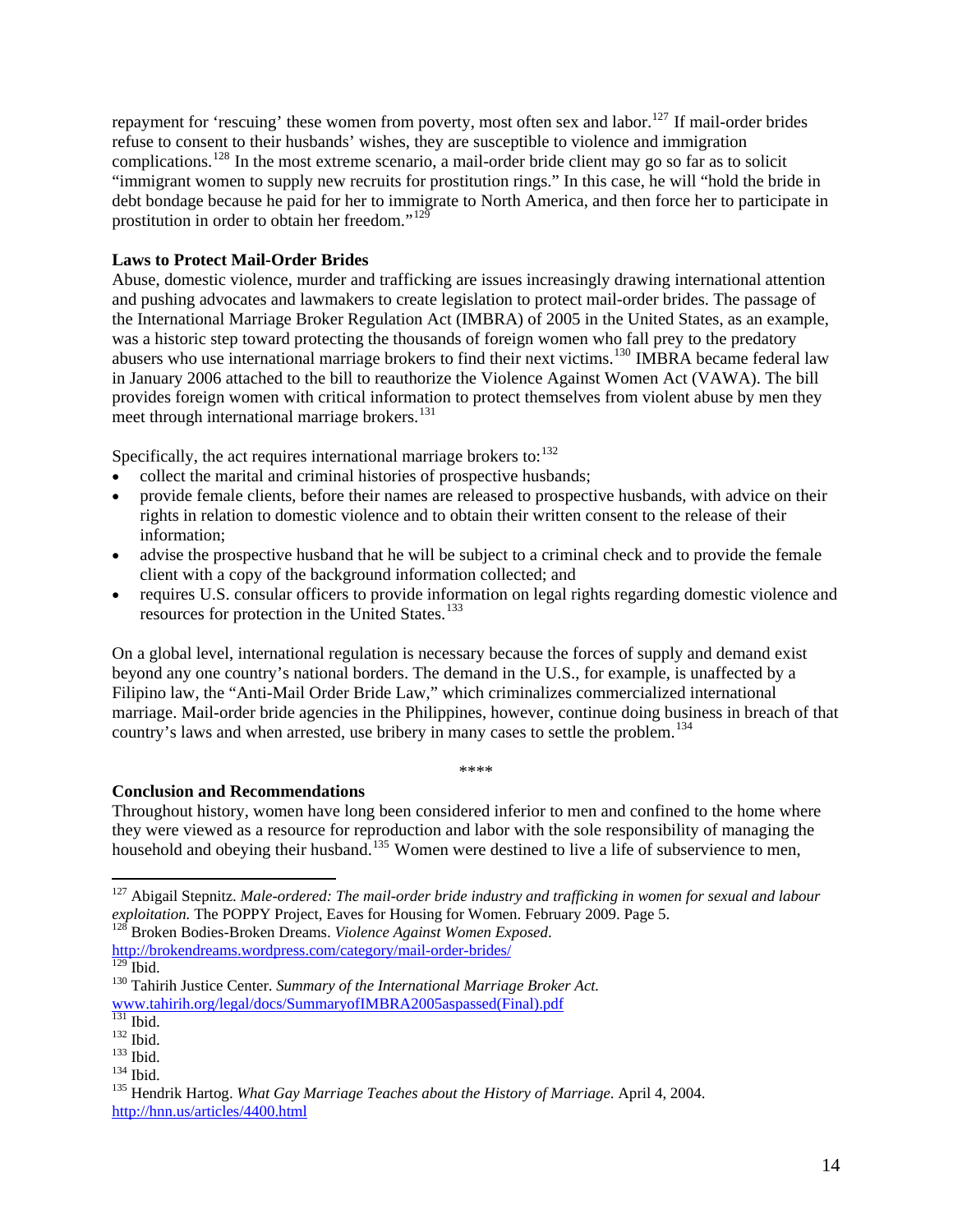being transferred from one man to another during an economic transaction otherwise known as marriage. Marriage was motivated by the need to conserve wealth, power and status and was characterized by gross inequalities and power imbalances.

However, as chronicled in the introduction, notions and meanings of marriage change over time. As social customs and gender expectations change so to do our understandings of marriage. Although marriage is now associated with free-will, love, romance and equality, the practices of child marriage and mail-order brides defy these new notions and remain firmly rooted in 'traditional' meanings of marriage.

In one form or another, these outmoded and detrimental marriage practices will survive into the future unless challenged and preventative measures taken to assuage their continued existence. Some recommendations for preventing child and mail-order bride marriages include:

**Research, Development and Support.** Adequate data must be collected documenting the horrific effects of these practices upon women and girls. Research must be updated regularly in order to inform the most effective means of action – both social and legal.<sup>[136](#page-14-0)</sup> Adequate resources must then be allocated in order to implement recommended actions. While many governments and local communities want to end child marriage and mail-order bride practices, many countries lack the resources to implement, coordinate and expand efforts to reduce them.<sup>[137](#page-14-1)</sup> Community-level women's organizations need support to act as effective advocates and educators, for parents, families and communities.[138](#page-14-2) Policy makers and program planners also could benefit "from improved coordination across countries to share program and advocacy designs, experiences and lessons from their work."<sup>[139](#page-14-3)</sup>

**Access to Education.** Education for girls has emerged as the most significant factor in delaying girls' age at marriage.<sup>[140](#page-14-4)</sup> Higher levels of education significantly decrease the risk of child marriage, with secondary education especially strong in stalling age at marriage until a girl is 18 or older.<sup>[141](#page-14-5)</sup> Women who have had little or no education and therefore little or no job prospects, turn to the mail-ordered bride industry, believing that it is their only hope for a better future – especially when media images depict wealthy lifestyles in developed nations.<sup> $142$ </sup>

Governments and community organizations fighting against child marriage and mail-ordered bride practices should keep their focus on education and making parents aware of the benefits of allowing their daughters to go to school. They need to know that education provides alternatives for their daughters that can lead to employment, earnings and an economic future that will benefit not only their daughters, but their family and community as well. Furthermore, research shows that the education of girls and mothers

<span id="page-14-0"></span><sup>136</sup> Abigail Stepnitz. *Male-ordered: The mail-order bride industry and trafficking in women for sexual and labour exploitation*. The POPPY Project, Eaves for Housing for Women. February 2009. Page 31.<br>http://www.eaves4women.co.uk/POPPY\_Project/Documents/Recent\_Reports/Male-ordered.pdf

<span id="page-14-1"></span><sup>&</sup>lt;sup>137</sup> International Center for Research on Women (ICRW). How to end child marriage: Action strategies for *prevention and protection.* 2007. Page 4. [www.icrw.org/docs/2007-childmarriagepolicy.pdf](http://www.icrw.org/docs/2007-childmarriagepolicy.pdf) <sup>138</sup> UNICEF. *Early Marriage Child Spouses*. March 2001. Page 16. [www.unicef-](http://www.unicef-irc.org/publications/pdf/digest7e.pdf)

<span id="page-14-2"></span>[irc.org/publications/pdf/digest7e.pdf](http://www.unicef-irc.org/publications/pdf/digest7e.pdf)

<span id="page-14-3"></span><sup>139</sup> International Center for Research on Women (ICRW*). How to end child marriage: Action strategies for*  prevention and protection. 2007. Page 4. [www.icrw.org/docs/2007-childmarriagepolicy.pdf](http://www.icrw.org/docs/2007-childmarriagepolicy.pdf)<br><sup>140</sup> Ibid, 2.<br><sup>141</sup> Ibid.<br><sup>142</sup> Abigail Stepnitz. Male-ordered: The mail-order bride industry and trafficking in women for sexual and

<span id="page-14-4"></span>

<span id="page-14-6"></span><span id="page-14-5"></span>*exploitation.* The POPPY Project, Eaves for Housing for Women. February 2009. Page 13. [http://www.eaves4women.co.uk/POPPY\\_Project/Documents/Recent\\_Reports/Male-ordered.pdf](http://www.eaves4women.co.uk/POPPY_Project/Documents/Recent_Reports/Male-ordered.pdf)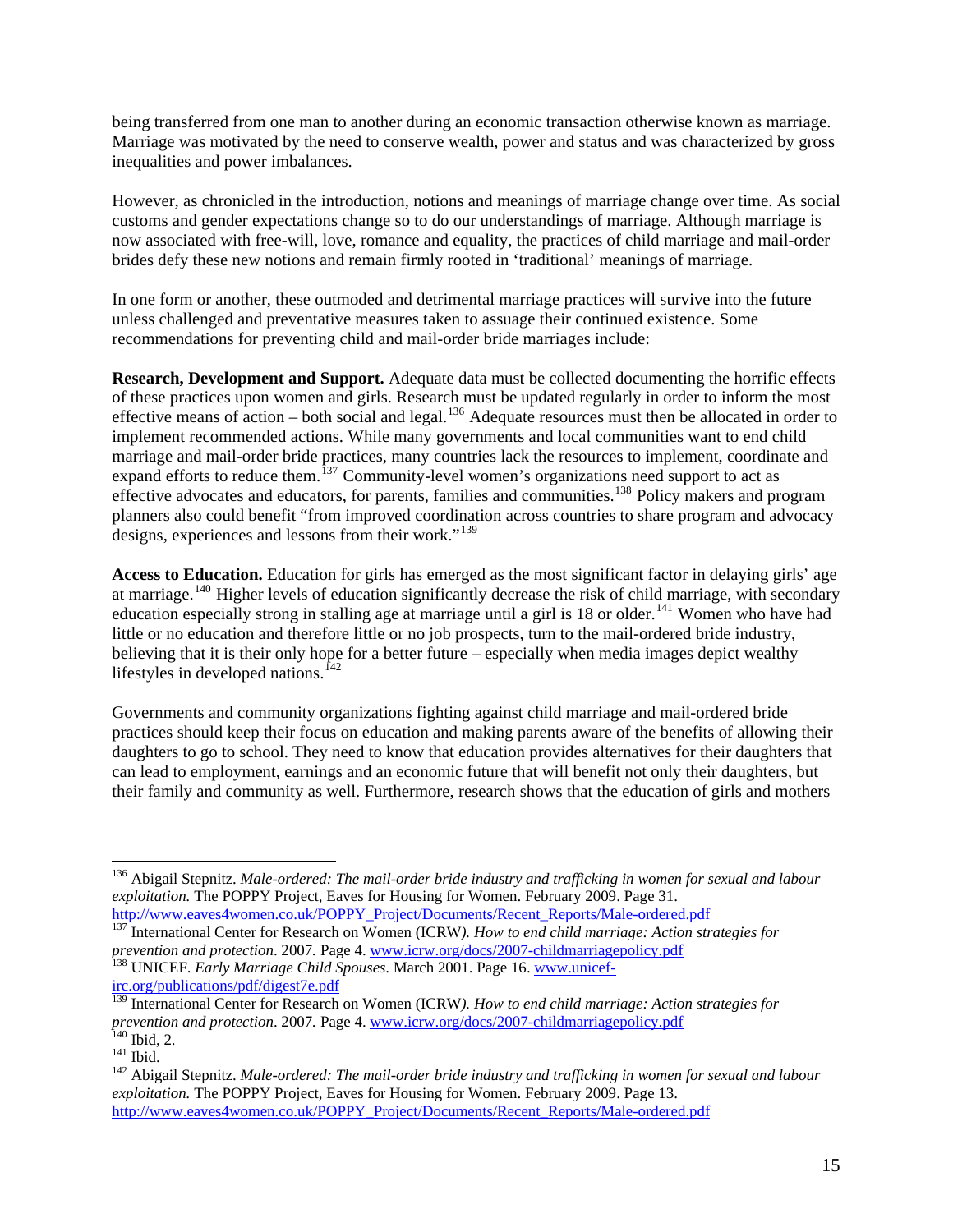leads to sustained increases of educational attainment from one generation to the next.<sup>[143](#page-15-0)</sup> It is therefore imperative that we increase girls' access to, enrollment in, and completion of primary and secondary education and vocational training.<sup>[144](#page-15-1)</sup>

**Income-Generation and Job Opportunities.** Because girls who earn wages are less dependent on others for their survival, they are less likely to marry early.<sup>[145](#page-15-2)</sup> Likewise, most women become mail-order brides to escape a life of poverty; they desire a better life and the freedom and opportunity portrayed by mailorder bride industries. If given employment training and job opportunities, women would be less likely to become mail-order brides. It is imperative that women have access to employment opportunities that include skills training, microcredit programs, and job placement services. <sup>[146](#page-15-3)</sup> Jobs should be in safe, non-exploitative environments, governed by labor laws, with reasonable working hours and decent wages.<sup>[147](#page-15-4)</sup>

**Challenges to Gender Stereotypes and Male Demand.** As has been repeatedly noted, gender stereotypes and traditional views of marriage are intimately intertwined with the practices of child marriage and mail-ordered brides. These practices rely on the belief that women must be rescued, protected and provided for by men in exchange for their deferential obedience to them – which often entails forced labor, sexual exploitation and domestic violence.

There are currently no laws that directly address the demand side of the mail-order bride industry. Too often laws and social services focus more heavily on victims' services rather than perpetrators, especially in cases of gendered and sexualized crimes. To this end, more progress needs to be made in educating young men about healthy, consensual relationships, respect for oneself and others, and acceptance of women as equal partners. From a legal standpoint, the economic exchange of women in any capacity should not be tolerated and brokers and customers who engage should be held legally accountable. Until there is a societal shift of views of women as unequal subordinates of men to equal partners in life, the practices of child marriage and mail-ordered brides will continue.

# **How Soroptimist Works to End Child Marriage and the Mail-Order Bride Industry**

Soroptimist is an international volunteer service organization for business and professional women who work to improve the lives of women and girls, in local communities and throughout the world. Soroptimist clubs undertake a number of different projects to confront local realities facing women and girls. Many projects indirectly help prevent child marriages and mail-order marriages and help women vulnerable to those types of marriages by providing direct aid to women and girls, and giving women economic and educational tools and skills to achieve financial empowerment and independence. As an organization, Soroptimist supports the following programs:

**Soroptimists STOP Trafficking.** Each year, significant numbers of mail-order brides are recruited through trafficking because broker agencies are connected to commercial sex trafficking operations. Soroptimists launched a public awareness campaign to address the sex trafficking of women and girls in 2007. Soroptimist clubs around the world distribute printed materials, hold community events and panel discussions, partner with non-governmental organizations, negotiate with government legislators, offer direct services to trafficking victims, and engage in media outreach in order to raise awareness about this

<span id="page-15-1"></span>[www.icrw.org/docs/childmarriage0803.pdf](http://www.icrw.org/docs/childmarriage0803.pdf)

<span id="page-15-0"></span><sup>143</sup> International Center for Research on Women (ICRW*). How to end child marriage: Action strategies for prevention and protection.* 2007*.* Page 4. [www.icrw.org/docs/2007-childmarriagepolicy.pdf](http://www.icrw.org/docs/2007-childmarriagepolicy.pdf) 144 International Center for Research on Women (ICRW). *Policy Advisory on Child Marriage.*

<span id="page-15-3"></span><span id="page-15-2"></span><sup>&</sup>lt;sup>146</sup> International Center for Research on Women (ICRW). How to end child marriage: Action strategies for *prevention and protection.* 2007. Page 3. [www.icrw.org/docs/2007-childmarriagepolicy.pdf](http://www.icrw.org/docs/2007-childmarriagepolicy.pdf) <sup>147</sup> International Center for Research on Women (ICRW). *Policy Advisory on Child Marriage*. Page 6.

<span id="page-15-4"></span>[www.icrw.org/docs/childmarriage0803.pdf](http://www.icrw.org/docs/childmarriage0803.pdf)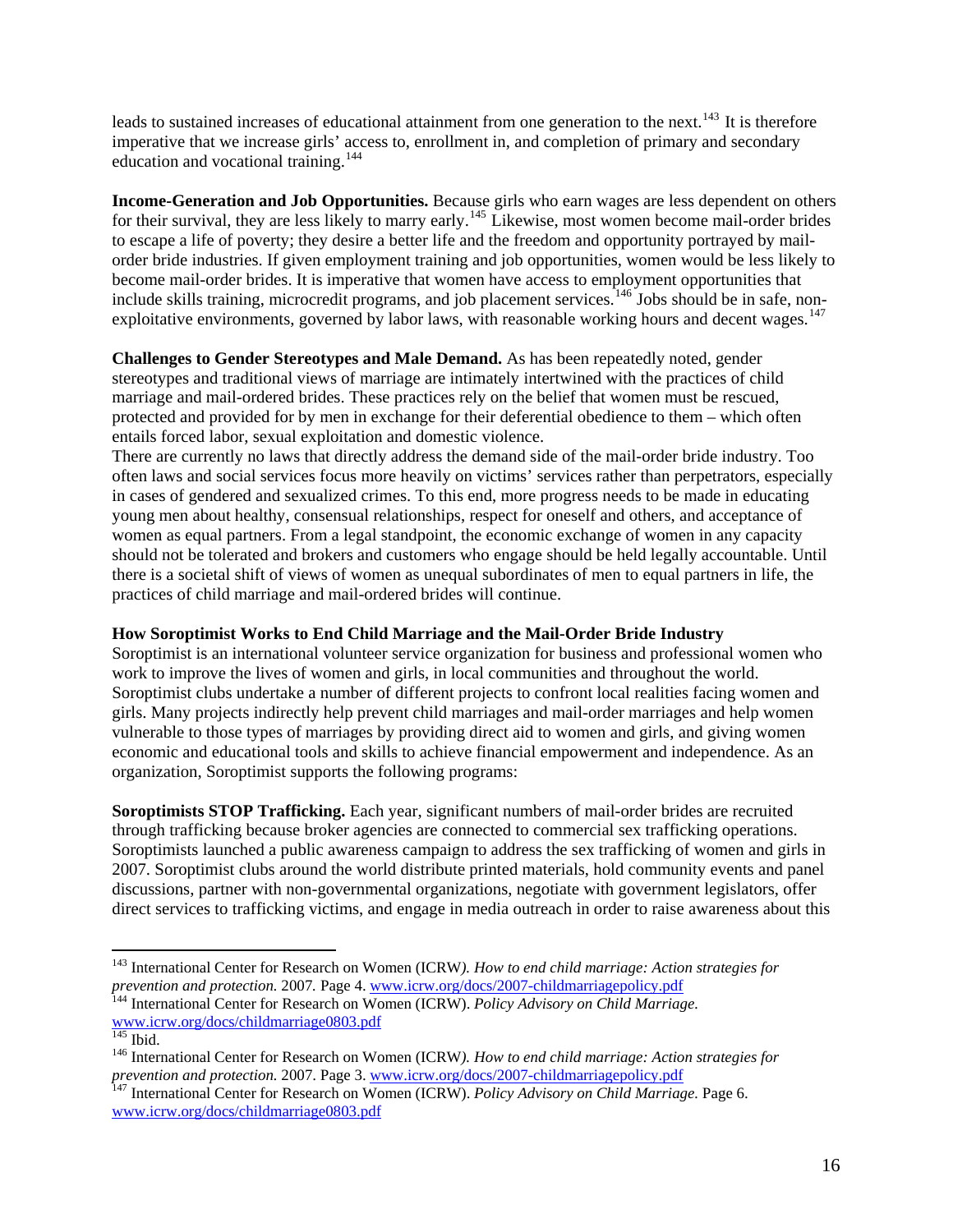devastating issue. For example, SI Coronado, California attended a presentation given by a local nongovernmental organization on sex trafficking and was inspired to start an emergency needs gift card support project for victims. The project started with \$500 in gift cards to purchase bus passes and secure educational support for sex trafficking victims.

**Women's Opportunity Awards.** The Women's Opportunity Awards program is Soroptimist's major program. The awards improve the lives of women by giving them the resources they need to improve their education, skills, and employment prospects. Many Women's Opportunity Award recipients have overcome enormous obstacles in their quest for a better life, including poverty, domestic violence, substance abuse, and in some cases, trafficking. Additionally, women receiving the award serve as role models for their daughters who will less likely become child or mail-order brides. Each year, more than \$1 million is disbursed through the awards at various levels of the organization to help women achieve their dreams of a better life for themselves and their families. Since the Women's Opportunity Awards program began in 1972, it is estimated that \$20 million has been disbursed and more than 22,500 women have been assisted. In 2007, the Women's Opportunity Awards received the Summit Award from the ASAE & The Center, its highest honor, bestowed on associations that implement innovative communitybased programs.

#### **Soroptimist Violet Richardson Award**

The Violet Richardson Award is a recognition program for young women ages 14-17 engaged in volunteer action within their communities or schools. The award is given to young women whose volunteer activities make the community and world a better place. This award is not a scholarship and applicants need not be at the top of their class academically or be a star athlete. Rather they must simply be committed to improving the world around them. By honoring young women for their volunteer efforts, this award encourages them to be powerful female agents of change. As a result, the Violet Richardson Award helps ensure that these young women develop a healthy sense of self-esteem and a confident understanding that they are important and valuable members of society—worthy of only the happiest and healthiest of relationships.

**Soroptimist Club Grants for Women and Girls.** Often the abilities and ambitions of Soroptimist clubs exceed their financial resources. Soroptimist introduced the Soroptimist Club Grants for Women and Girls in 1997 to assist with community projects that improve the lives of women and girls. Each year, grants are given to clubs working on projects that help foster economic independence, provide job skills training and education, and provide women with the resources necessary to move themselves and their families out of poverty. Projects of this type give women economic alternatives to migratory work and mail-order marriages and keep them out of the hands of traffickers. For the 2008-2009 club year, Soroptimist is funding \$175,000 in club grants. Since the program's inception, nearly \$1.6 million has been awarded and clubs have assisted more than 100,000 women and their families.

Clubs have used Soroptimist Club Grants to support projects that raise awareness about trafficking. For example, the members of SI Eastwood City in the Philippines launched a sex trafficking awareness campaign targeted at high school students and teachers in their community. They held an event for over 150 students involving an MTV special narrated by a well-known singer, an open forum, and a pledge to stand up against sex trafficking. The event was immediately covered online and as a result, millions of people joined the pledge.

Several other clubs have developed projects and initiatives that benefit trafficking victims, among them:

• Eight clubs in the Japan Minami region partnered together with the director of the non-governmental organization Asian Women Empowerment Center to organize a seminar on how to stop sex